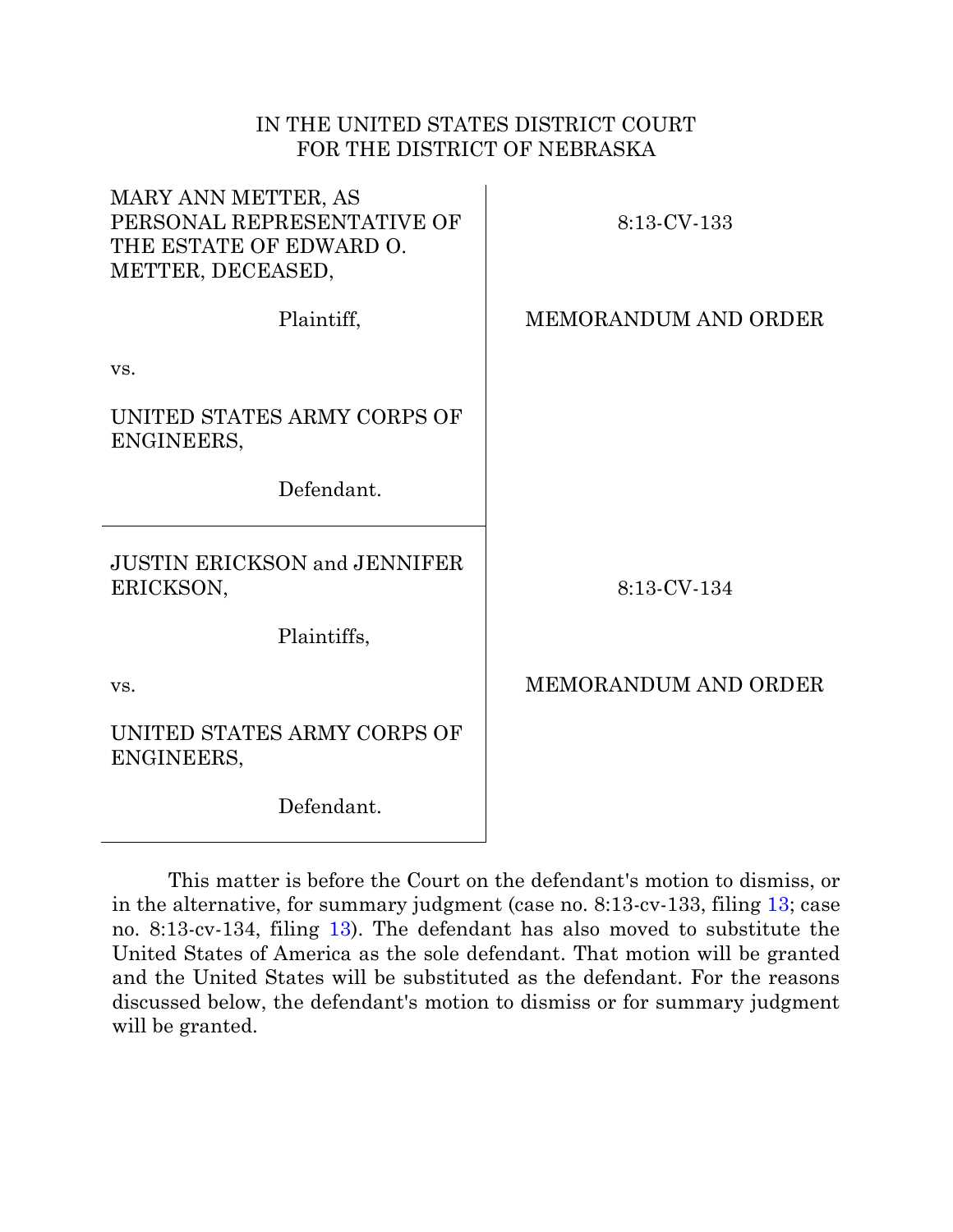#### **STANDARD OF REVIEW**

The defendant's motion to dismiss rests upon jurisdictional grounds, and is therefore properly considered under [Fed. R. Civ. P. 12\(b\)\(1\).](http://westlaw.com/find/default.wl?ft=L&docname=USFRCPR12&rs=btil2.0&rp=%2ffind%2fdefault.wl&fn=_top&findtype=L&vr=2.0&db=1000600&wbtoolsId=USFRCPR12&HistoryType=F) The party asserting subject matter jurisdiction bears the burden of proof. *[Great Rivers](http://web2.westlaw.com/find/default.wl?cite=615+F.3d+985&rs=WLW14.01&vr=2.0&rp=%2ffind%2fdefault.wl&sv=Split&fn=_top&mt=26)  Habitat Alliance v. FEMA*[, 615 F.3d 985, 988 \(8th Cir. 2010\).](http://web2.westlaw.com/find/default.wl?cite=615+F.3d+985&rs=WLW14.01&vr=2.0&rp=%2ffind%2fdefault.wl&sv=Split&fn=_top&mt=26) A Rule 12(b)(1) motion can be presented as either a "facial" or a "factual" challenge. *[Osborn v.](http://westlaw.com/find/default.wl?ft=Y&referencepositiontype=S&rs=btil2.0&rp=%2ffind%2fdefault.wl&serialnum=1990158233&fn=_top&referenceposition=729&findtype=Y&vr=2.0&db=0000350&wbtoolsId=1990158233&HistoryType=F)  United States*, 918 [F.2d 724, 729 n.6 \(8th Cir. 1990\).](http://westlaw.com/find/default.wl?ft=Y&referencepositiontype=S&rs=btil2.0&rp=%2ffind%2fdefault.wl&serialnum=1990158233&fn=_top&referenceposition=729&findtype=Y&vr=2.0&db=0000350&wbtoolsId=1990158233&HistoryType=F) When reviewing a facial challenge, the Court restricts itself to the face of the pleadings, and the nonmovant receives the same protections as it would facing a Rule  $12(b)(6)$ motion. *Id.* By contrast, when reviewing a factual challenge, the Court considers matters outside the pleadings, and the nonmovant does not receive the benefit of Rule 12(b)(6) safeguards. *Id.* Moreover, unlike a motion for summary judgment, the Court is free to resolve disputed issues of fact. *[Jessie](http://westlaw.com/find/default.wl?ft=Y&referencepositiontype=S&rs=btil2.0&rp=%2ffind%2fdefault.wl&serialnum=2015291767&fn=_top&referenceposition=712&findtype=Y&vr=2.0&db=0000506&wbtoolsId=2015291767&HistoryType=F)  v. Potter*[, 516 F.3d 709, 712 \(8th Cir. 2008\).](http://westlaw.com/find/default.wl?ft=Y&referencepositiontype=S&rs=btil2.0&rp=%2ffind%2fdefault.wl&serialnum=2015291767&fn=_top&referenceposition=712&findtype=Y&vr=2.0&db=0000506&wbtoolsId=2015291767&HistoryType=F) Here, the United States has brought a factual challenge, and the Court considers matters outside the pleadings.

#### **BACKGROUND**

On October 9, 2011, Edward O. Metter was fishing from the banks of the Missouri River near the Gavins Point Dam in Cedar County, Nebraska. Case no. 8:13-cv-133, filing [1](https://ecf.ned.uscourts.gov/doc1/11302768338) at  $\P$  5.<sup>1</sup> With him were his son-in-law and his grandson, plaintiff Justin Erickson. Case no. 8:13-cv-134, filing [1](file://ned.circ8.dcn/usdc/usr/Gerrard/ConroyA/Private/013cvMTR/Case%20no.%208:13-cv-133%20filing) at ¶¶ 4, 9– 10. While they were fishing, a pickup truck parked on a road above the river bank came out of gear, rolled down the bank, and struck Metter, killing him. Filing [1](https://ecf.ned.uscourts.gov/doc1/11302768338) at  $\parallel$  10. To understand how this tragedy occurred, one must understand the area in question and the events leading up to that day.

Gavins Point Dam sits atop the Missouri River. The impounded waters of the river above the dam created Lewis and Clark Lake, a popular recreational area. Filing  $14-1$  at  $\P$  3. The dam, lake, and associated facilities are operated and managed by the Omaha District of the United States Army Corps of Engineers ("the Corps"). Filing [14-1](https://ecf.ned.uscourts.gov/doc1/11312835353) at ¶ 3. Below the spillway and leading from the dam is a 4,700-foot long protective earthen structure known as the Training Dike. The Training Dike works in conjunction with the dam to "train" the river to flow in its current channel. Filing [14-1](https://ecf.ned.uscourts.gov/doc1/11312835353) at ¶ 4. Running along the crest of the dike is the Training Dike Road, a two-lane asphalt road. Filing [14-1](https://ecf.ned.uscourts.gov/doc1/11312835353) at  $\parallel$  6. There is a recreation area at the Training Dike which is open to the public and used for, among other things, boating access, sightseeing, hiking, and day-use fishing. Filing [14-1](https://ecf.ned.uscourts.gov/doc1/11312835353) at ¶ 5. The banks of the Missouri River along the Training Dike are covered with riprap (large pieces 

<sup>1</sup> Unless otherwise indicated, citations to the record refer to filings contained in case no. 8:13-cv-133.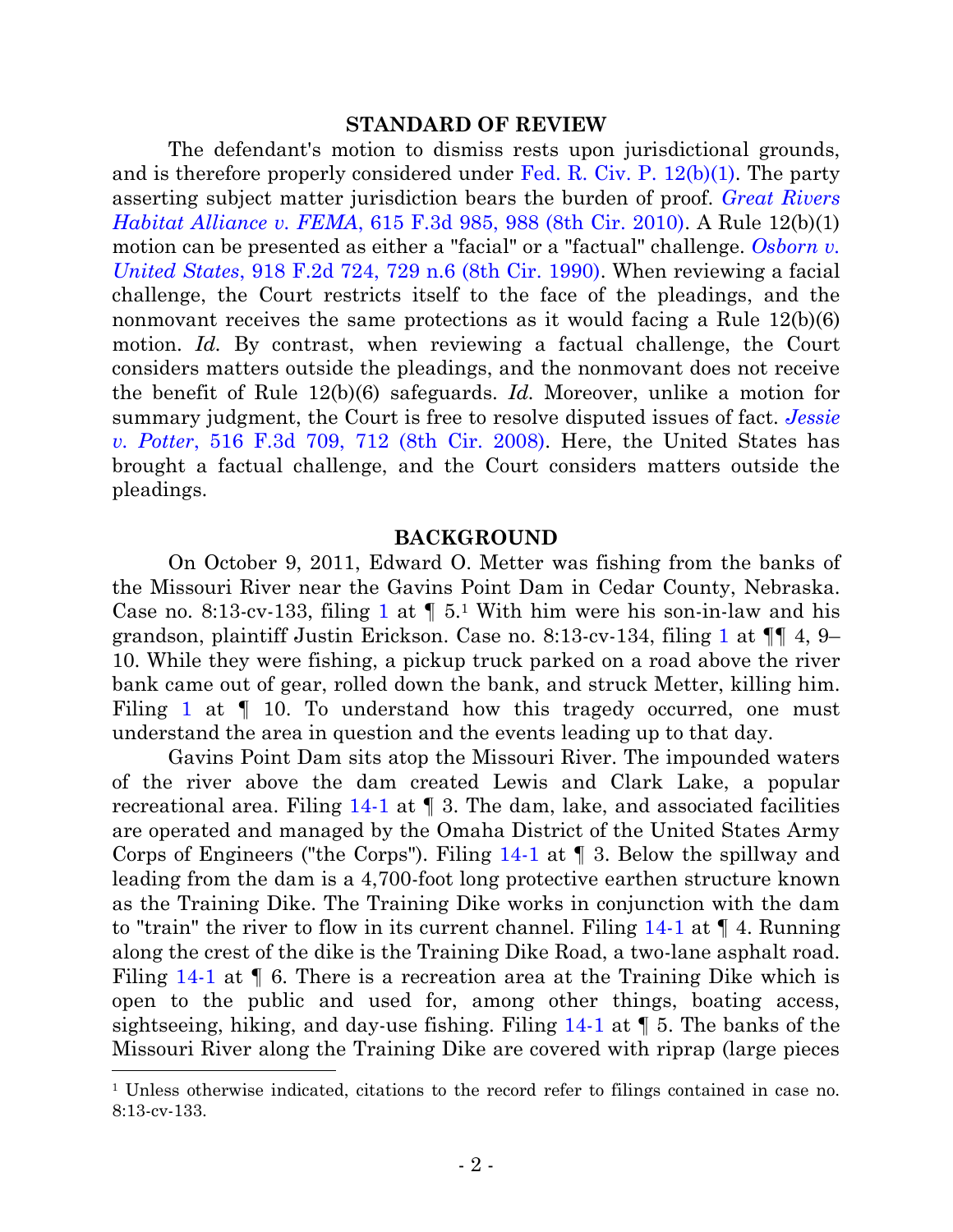of rock or rubble), which is used to protect the shoreline and prevent erosion. Filing [14-1](https://ecf.ned.uscourts.gov/doc1/11312835353) at  $\parallel$  8. The riprap bank is a popular spot for fishermen, particularly for catching paddlefish in the fall months. Filing [14-1](https://ecf.ned.uscourts.gov/doc1/11312835353) at ¶ 5.

Parking is available on the river side of the Training Dike Road. The parking areas are not striped or designated for a particular manner of parking. The first visitors of each day typically determine the day's parking pattern, whether it be parallel, diagonal, front-in, or backing in. The Corps maintains the recreation area, the road, and the parking facilities. Filing [14-](https://ecf.ned.uscourts.gov/doc1/11312835353) [1](https://ecf.ned.uscourts.gov/doc1/11312835353) at ¶ 6. Most of the parking areas along the Training Dike Road are bordered by guardrails, either steel rails on wooden posts or cable guardrails. It is not known precisely when the guardrails were installed, but the Corps estimates that it was at least 30 years ago. Filing [14-1](https://ecf.ned.uscourts.gov/doc1/11312835353) at ¶ 7.

Due to historic flooding in May 2011, certain portions of the riprap needed to be repaired. Corps employee David A. Becker, who was the "Operations Project Manager," was responsible for these repairs. As Project Manager, Becker was primarily responsible for all Corps activities at the dam. Filing [14-1](https://ecf.ned.uscourts.gov/doc1/11312835353) at ¶¶ 1, 8. In June 2011, Becker decided to remove two small sections of guardrails along the Training Dike Road to allow heavy equipment to access the river shoreline. In order to facilitate flood-related repairs, the guardrails were left down and these areas were closed to the public. At some point during the last week of September 2011, after the riprap had been repaired and inspected for stability, the areas were made open to the public, without any guardrails in place. Filing [14-1](https://ecf.ned.uscourts.gov/doc1/11312835353) at ¶ 8.

Earlier that summer, an inspection of the remaining guardrails had revealed that many of the wooden posts were deteriorating. Becker decided to replace the guardrail posts along the Training Dike Road, with the goal of completing the work by September 30, 2011. Filing [14-1](https://ecf.ned.uscourts.gov/doc1/11312835353) at ¶ 9. On August 30, 2011, the Corps contracted C.B.M.C., a Tennessee firm, to install new guard posts along 3,350 feet of the Training Dike Road. At that point, all of the guardrails (with the exception of the two sections mentioned above) were still in place. The Corps allotted 1 month for completion of the project.

On September 19, 2011, the contractor visited the worksite and advised the Corps that he would return the following week to complete the project. Relying upon that assurance, and in an attempt to reduce contract costs, Gavins Point personnel removed the remaining guardrails and posts on September 28. Becker states that he did not believe this presented any danger to the public. So, no parking restrictions or warnings were posted, and the area along the river remained open for fishing. Filing [14-1](https://ecf.ned.uscourts.gov/doc1/11312835353) at ¶ 11.

Unfortunately, the contractor never showed up. From September 26 to October 7, 2011, the Corps made repeated attempts to contact C.B.M.C., without success. The contract was then re-awarded to the next lowest bidder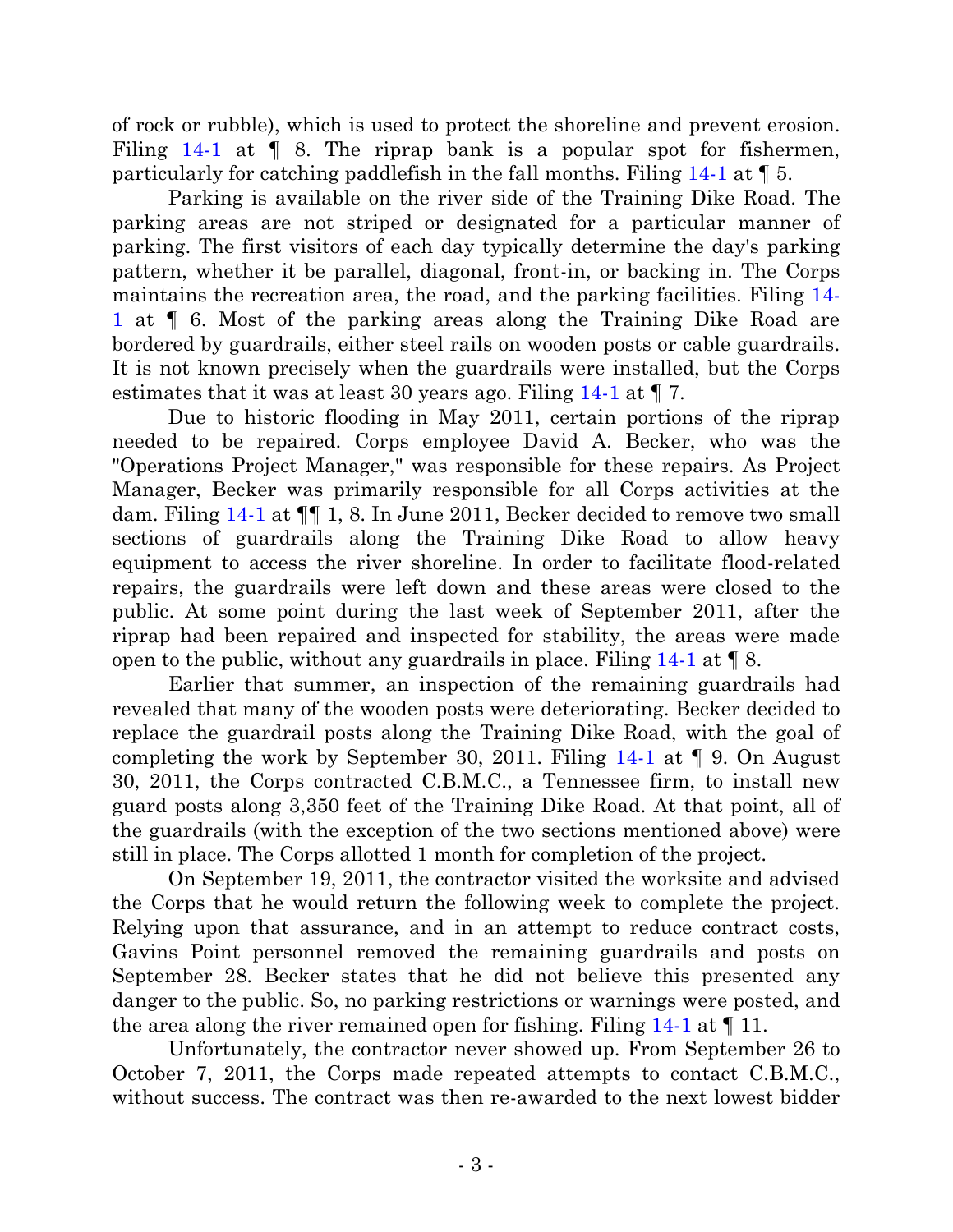on October 26, and the guardrails were successfully replaced by November 30. Filing [14-1](https://ecf.ned.uscourts.gov/doc1/11312835353) at ¶ 12.

But on October 9, 2011, the guardrails had not yet been replaced along the Training Dike Road, where the truck that struck and killed Metter had been parked. Becker avers that, between September 28, when the guardrails were removed, and the date of the accident, nothing had occurred in the area to lead him to believe the public was in any danger. Filing [14-1](https://ecf.ned.uscourts.gov/doc1/11312835353) at ¶ 13.

The plaintiffs brought suit, alleging that the accident occurred as a result of the Corps' negligence in, among other things, failing to timely replace the guardrails, failing to reasonably inspect the parking area and provide a safe parking area, and failing to warn the public. Filing [1](https://ecf.ned.uscourts.gov/doc1/11302768338) at ¶ 12. Plaintiff Mary Ann Metter brings suit as the personal representative for the estate of her husband, Edward O. Metter. Case no. 8:13-cv-133, filing [1](https://ecf.ned.uscourts.gov/doc1/11302768338) at 1. Plaintiffs Justin and Jennifer Erickson bring suit on their own behalf, for the mental and physical harms to Justin caused by Metter's death (and witnessing Metter's death), and the loss of consortium that this, in turn, has caused Jennifer. Case no. 8:[1](file://ned.circ8.dcn/usdc/usr/Gerrard/ConroyA/Private/013cvMTR/Case%20no.%208:13-cv-133%20filing)3-cv-134, filing 1 at  $\P$  13–15. Although the plaintiffs have filed separate cases, their claims assert common theories of liability based upon the same facts. All of the plaintiffs' claims are brought under the Federal Tort Claims Act (FTCA), [28 U.S.C. § 2671](http://westlaw.com/find/default.wl?ft=L&docname=28USCAS2671&rs=btil2.0&rp=%2ffind%2fdefault.wl&fn=_top&findtype=L&vr=2.0&db=1000546&wbtoolsId=28USCAS2671&HistoryType=F) *et seq.*

# **ANALYSIS**

As a preliminary matter, the Corps has moved to substitute the United States as the sole defendant. The plaintiffs have not opposed this request. As the Court explains below, this substitution is appropriate. Therefore, the Corps will be dismissed as a defendant and the United States substituted in its place. Next, the United States moves to dismiss this case on jurisdictional grounds. Specifically, the United States argues that the Corps' decisions related to the removal and re-installation of the guardrails are protected by the discretionary function exception to the FTCA. Thus, the United States has not waived its sovereign immunity, and this Court lacks jurisdiction. Alternatively, the United States moves for summary judgment on the grounds that Nebraska's Recreational Liability Act, [Neb. Rev. Stat. §§ 37-](http://web2.westlaw.com/find/default.wl?cite=neb.+rev.+stat.+s+37-729&rs=WLW14.01&vr=2.0&rp=%2ffind%2fdefault.wl&utid=1&fn=_top&mt=FederalGovernment&sv=Split) 729–[736,](http://web2.westlaw.com/find/default.wl?cite=neb.+rev.+stat.+s+37-729&rs=WLW14.01&vr=2.0&rp=%2ffind%2fdefault.wl&utid=1&fn=_top&mt=FederalGovernment&sv=Split) also shields the Corps from liability. The Court finds that the Corps' decisions are covered by the discretionary function exception to the FTCA. The Court therefore lacks jurisdiction over this case, and does not consider the United States' alternative argument under Nebraska's Recreational Liability Act.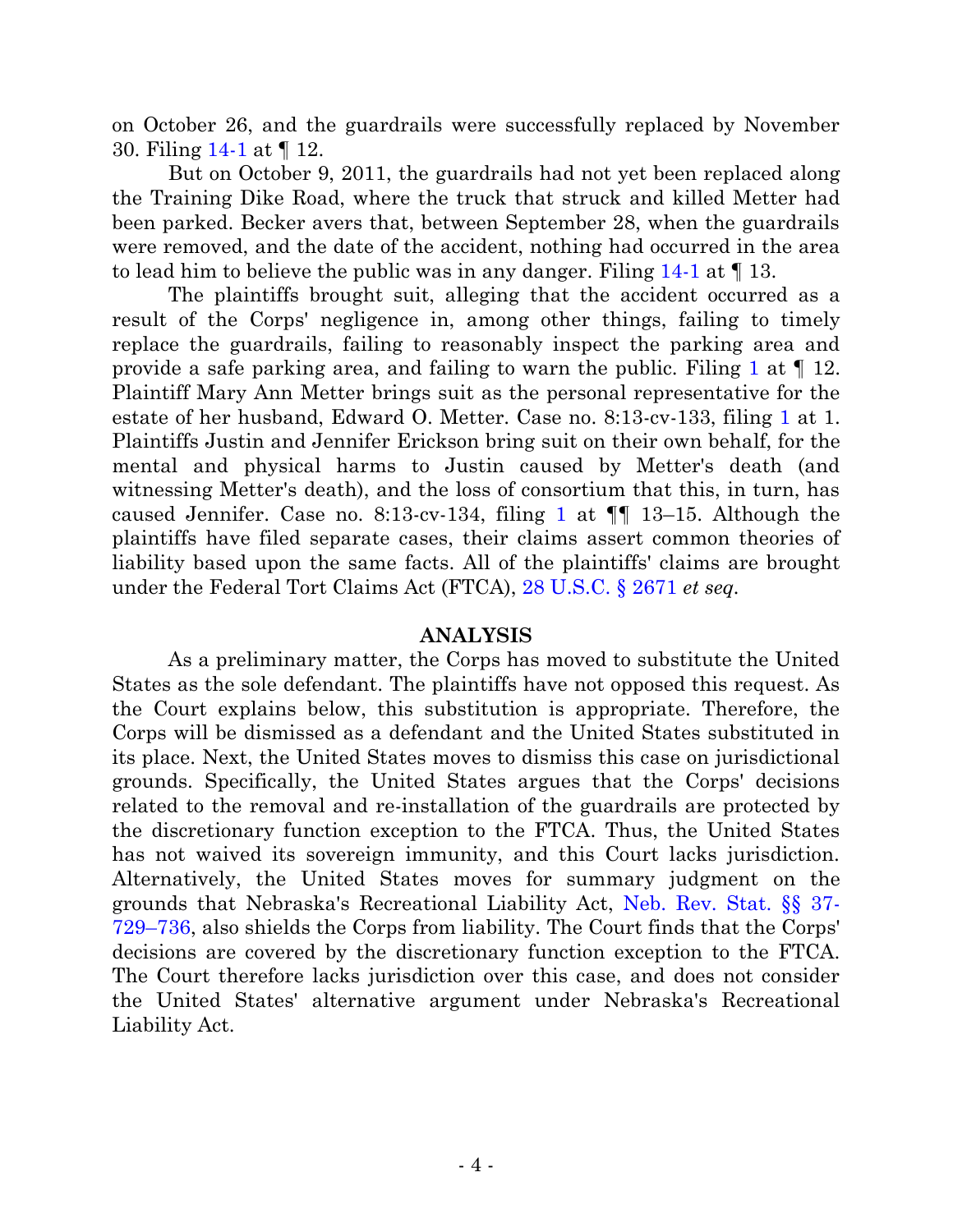### I. MOTION TO SUBSTITUTE

As noted above, all of the plaintiffs' claims are brought under the FTCA. Under the FTCA, the federal government has waived its sovereign immunity and allowed itself to be sued for claims based upon the negligent or wrongful acts of government employees acting within the scope of their employment. [28 U.S.C. § 1346\(b\)\(1\).](http://westlaw.com/find/default.wl?ft=L&docname=28USCAS1346&rs=btil2.0&rp=%2ffind%2fdefault.wl&fn=_top&findtype=L&vr=2.0&db=1000546&wbtoolsId=28USCAS1346&HistoryType=F) However, the United States is the only proper defendant in an FTCA action. *See [Smith v. United States](http://westlaw.com/find/default.wl?ft=Y&referencepositiontype=S&rs=btil2.0&rp=%2ffind%2fdefault.wl&serialnum=2018504012&fn=_top&referenceposition=1099&findtype=Y&vr=2.0&db=0000506&wbtoolsId=2018504012&HistoryType=F)*, 561 F.3d [1090, 1099 \(10th Cir. 2009\);](http://westlaw.com/find/default.wl?ft=Y&referencepositiontype=S&rs=btil2.0&rp=%2ffind%2fdefault.wl&serialnum=2018504012&fn=_top&referenceposition=1099&findtype=Y&vr=2.0&db=0000506&wbtoolsId=2018504012&HistoryType=F) *see also*, [28 U.S.C. § 2679\(a\);](http://westlaw.com/find/default.wl?ft=L&docname=28USCAS2679&rs=btil2.0&rp=%2ffind%2fdefault.wl&fn=_top&findtype=L&vr=2.0&db=1000546&wbtoolsId=28USCAS2679&HistoryType=F) *[Duncan v.](http://westlaw.com/find/default.wl?ft=Y&referencepositiontype=S&rs=btil2.0&rp=%2ffind%2fdefault.wl&serialnum=2002779423&fn=_top&referenceposition=447&findtype=Y&vr=2.0&db=0000506&wbtoolsId=2002779423&HistoryType=F)  Department of Labor*[, 313 F.3d 445, 447](http://westlaw.com/find/default.wl?ft=Y&referencepositiontype=S&rs=btil2.0&rp=%2ffind%2fdefault.wl&serialnum=2002779423&fn=_top&referenceposition=447&findtype=Y&vr=2.0&db=0000506&wbtoolsId=2002779423&HistoryType=F) (8th Cir. 2002). Accordingly, substitution of the United States as defendant is appropriate. *[Glorvigen v.](http://westlaw.com/find/default.wl?ft=Y&referencepositiontype=S&rs=btil2.0&rp=%2ffind%2fdefault.wl&serialnum=2010529878&fn=_top&referenceposition=1&findtype=Y&vr=2.0&db=0000999&wbtoolsId=2010529878&HistoryType=F)  Cirrus Design Corp.*, 2006 WL 3043222, at \*1–[2 \(D. Minn. October 24, 2006\);](http://westlaw.com/find/default.wl?ft=Y&referencepositiontype=S&rs=btil2.0&rp=%2ffind%2fdefault.wl&serialnum=2010529878&fn=_top&referenceposition=1&findtype=Y&vr=2.0&db=0000999&wbtoolsId=2010529878&HistoryType=F) *see also Divers v. Halls*[, 2013 WL 459633, at \\*2 \(D. Neb. February 7, 2013\).](http://westlaw.com/find/default.wl?ft=Y&referencepositiontype=S&rs=btil2.0&rp=%2ffind%2fdefault.wl&serialnum=2029806502&fn=_top&referenceposition=2&findtype=Y&vr=2.0&db=0000999&wbtoolsId=2029806502&HistoryType=F)

# II. THE DISCRETIONARY FUNCTION EXCEPTION

The FTCA's waiver of sovereign immunity is not complete, and contains exceptions. At issue here is the "discretionary function" exception, which provides that no liability shall lie for "[a]ny claim . . . based upon the exercise or performance or the failure to exercise or perform a discretionary function or duty on the part of a federal agency or an employee of the Government, whether or not the discretion involved be abused." [28 U.S.C. § 2680\(a\);](http://web2.westlaw.com/find/default.wl?cite=28+U.S.C.+2680(a)&rs=WLW14.01&vr=2.0&rp=%2ffind%2fdefault.wl&sv=Split&fn=_top&mt=26) *see also Herden v. United States*[, 726 F.3d 1042, 1046 \(8th Cir. 2013\) \(en banc\).](http://westlaw.com/find/default.wl?ft=Y&referencepositiontype=S&rs=btil2.0&rp=%2ffind%2fdefault.wl&serialnum=2031263541&fn=_top&referenceposition=1046&findtype=Y&vr=2.0&wbtoolsId=2031263541&HistoryType=F) If the discretionary function exception applies, it is a jurisdictional bar to suit. *Herden*[, 726 F.3d at 1046.](http://westlaw.com/find/default.wl?ft=Y&referencepositiontype=S&rs=btil2.0&rp=%2ffind%2fdefault.wl&serialnum=2031263541&fn=_top&referenceposition=1046&findtype=Y&vr=2.0&wbtoolsId=2031263541&HistoryType=F)

A well-established legal framework applies to determine whether the discretionary function exception bars a party's suit under the FTCA. *Id.* This framework was set forth most recently by the Supreme Court in *[United](http://westlaw.com/find/default.wl?ft=Y&db=0000780&rs=btil2.0&rp=%2ffind%2fdefault.wl&serialnum=1991059718&fn=_top&findtype=Y&vr=2.0&wbtoolsId=1991059718&HistoryType=F)  States v. Gaubert*[, 499 U.S. 315 \(1991\).](http://westlaw.com/find/default.wl?ft=Y&db=0000780&rs=btil2.0&rp=%2ffind%2fdefault.wl&serialnum=1991059718&fn=_top&findtype=Y&vr=2.0&wbtoolsId=1991059718&HistoryType=F) The first inquiry is whether the challenged conduct or omission is truly discretionary, that is, whether it involved an element of judgment or choice, or conversely, was "controlled by mandatory statutes or regulations." *Gaubert*[, 499 U.S. at 328.](http://westlaw.com/find/default.wl?ft=Y&db=0000780&rs=btil2.0&rp=%2ffind%2fdefault.wl&serialnum=1991059718&fn=_top&findtype=Y&vr=2.0&wbtoolsId=1991059718&HistoryType=F) If the challenged conduct is not discretionary, the exception does not apply. *[Herden](http://westlaw.com/find/default.wl?ft=Y&referencepositiontype=S&rs=btil2.0&rp=%2ffind%2fdefault.wl&serialnum=2031263541&fn=_top&referenceposition=1046&findtype=Y&vr=2.0&wbtoolsId=2031263541&HistoryType=F)*, [726 F.3d at 1046.](http://westlaw.com/find/default.wl?ft=Y&referencepositiontype=S&rs=btil2.0&rp=%2ffind%2fdefault.wl&serialnum=2031263541&fn=_top&referenceposition=1046&findtype=Y&vr=2.0&wbtoolsId=2031263541&HistoryType=F) If the challenged action is discretionary, however, the second inquiry is whether the government employee's judgment or choice was based on considerations of "social, economic, and political policy." *Id.*

Before undertaking the *Gaubert* analysis, the Court must identify the precise conduct or omission that caused the harm, and more particularly, the underlying decisions. *See [Garcia v. United States Air Force](http://westlaw.com/find/default.wl?ft=Y&referencepositiontype=S&rs=btil2.0&rp=%2ffind%2fdefault.wl&serialnum=2016528031&fn=_top&referenceposition=1176&findtype=Y&vr=2.0&db=0000506&wbtoolsId=2016528031&HistoryType=F)*, 533 F.3d 1170, [1176 \(10th Cir. 2008\).](http://westlaw.com/find/default.wl?ft=Y&referencepositiontype=S&rs=btil2.0&rp=%2ffind%2fdefault.wl&serialnum=2016528031&fn=_top&referenceposition=1176&findtype=Y&vr=2.0&db=0000506&wbtoolsId=2016528031&HistoryType=F) As noted above, the plaintiffs allege that the Corps was negligent in: (1) failing to replace the guardrails in a timely fashion when the Corps knew or should have known that members of the public would be fishing on the river bank, (2) failing to "make a reasonable inspection of the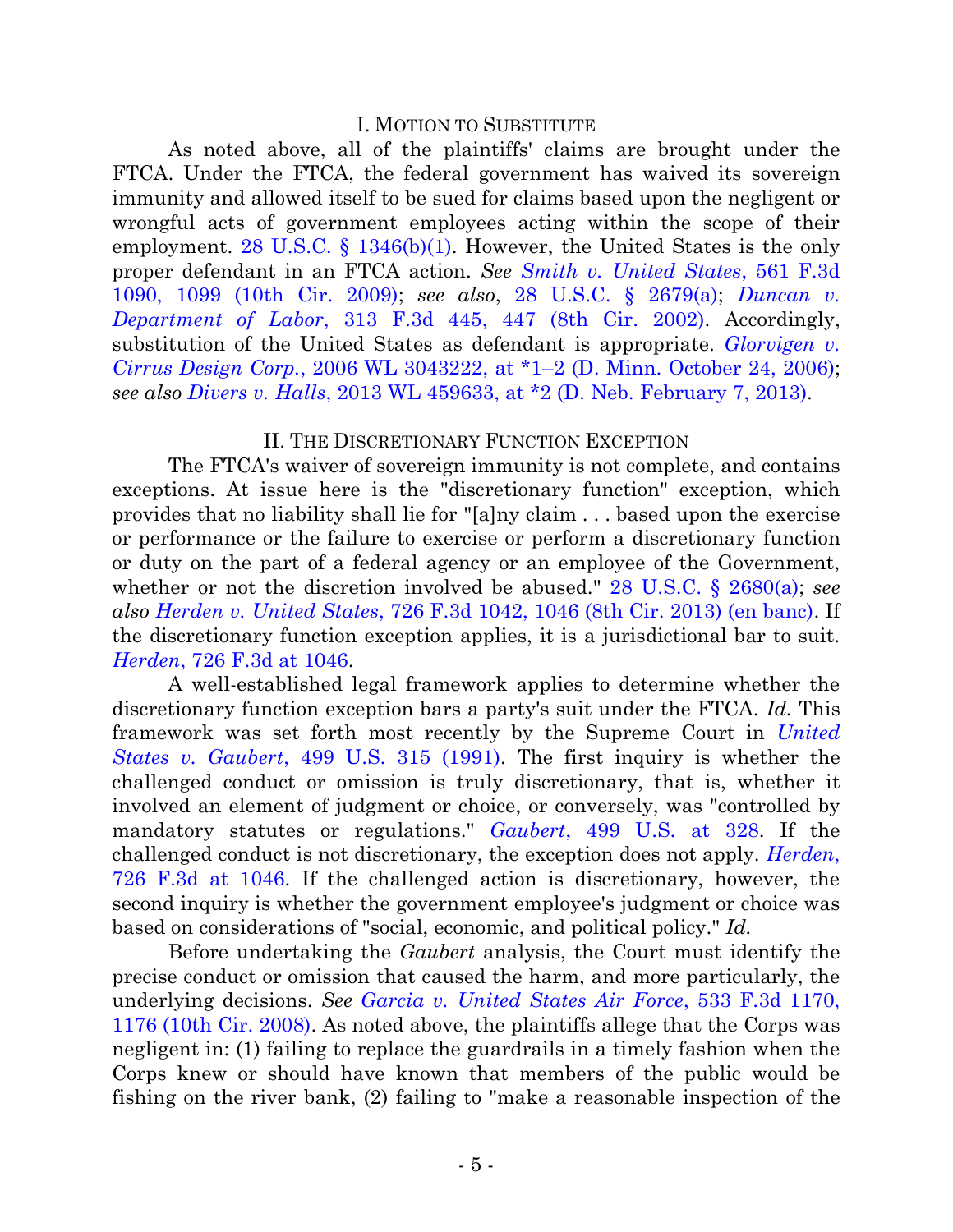parking area to determine if it was safe for public use," (3) failing to "properly maintain a reasonably safe parking area," and (4) failing to warn the public of the "hazardous condition" presented by the lack of guardrails. Filing [1](https://ecf.ned.uscourts.gov/doc1/11302768338) at ¶ 12.

Construing these allegations broadly, the Court views the plaintiffs' complaints as challenging the following underlying decisions by the Corps: (1) the decision of how and when to replace the old guardrails, and more specifically, the decision to temporarily remove the existing guardrails; (2) the decision of whether to allow parking to continue on the Training Dike Road once the guardrails were removed; and (3) the decision of whether to provide warnings—either urging drivers to exercise care in parking or warning fishermen of the presence of cars parked above.<sup>2</sup>

# **A. Were the Decisions Discretionary?**

According to Becker, there are only two regulations that arguably touched upon the decisions at issue. Both are found in chapter 3 of the Corps' Engineering Manual 1110-2-410, Design of Recreation Areas and Facilities – Access and Circulation. Filing [14-1](https://ecf.ned.uscourts.gov/doc1/11312835353) at 3. Even these sections are not precisely on point; chapter 3 of the Manual addresses "roadside facilities" such as scenic overlooks. Filing  $14-1$  at 5. The first provision, paragraph  $3-3a(1)$ provides, in relevant part:

Overlooks and their support facilities should be sited on gently sloping terrain. The area where the entrance, exit and parking facilities will be located should not exceed 7 percent grades and the section of roadway passing the potential site should not exceed 5 percent grade. These selected grades are guides to the designer to avoid despoilment of the site that is providing the opportunity to view the scenic beauty beyond the access point. Grades of the road providing access to the general area might be as great as 15 percent, but the road grade at the site and the terrain on which the overlook is developed should be close to the 5 percent grade.

<sup>2</sup> The Court does not view plaintiffs' second and third allegations of negligence as adding anything of substance to this analysis. The third allegation simply states that the parking area was dangerous, without specifying how, and is thus subsumed by the other, more specific allegations. And the second allegation, that the Corps failed to conduct a "reasonable inspection," is not necessarily on point. Even if the Corps had conducted a thorough inspection, the Corps would have been required to take further steps (such as replacing the guardrails, prohibiting parking, or providing warnings) to prevent the accident that occurred. For purposes of the present analysis, what plaintiffs are really challenging are the Corps' decisions not to take any of these specific safety measures.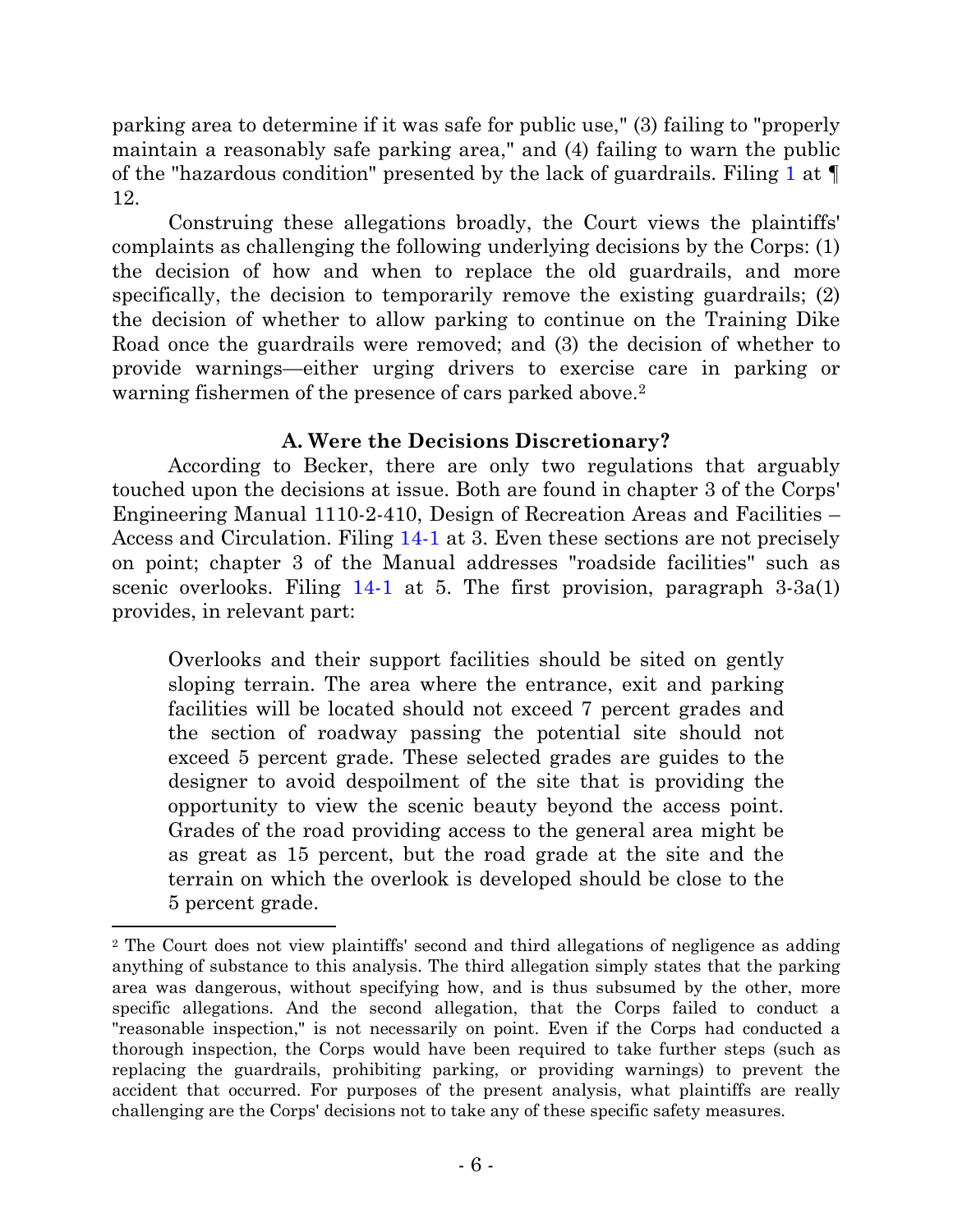Filing [14-1](https://ecf.ned.uscourts.gov/doc1/11312835353) at 5–6. And paragraph  $3-3(a)(2)$ , which concerns "site development," provides, in part:

The overlook facilities should be set in the existing vegetation and geological assets of the site. The parking area should not occupy the dominant elevation of the site. The dominant elevation should be reserved for development of the viewing area from a standing or sitting position. Precipitous dropoffs should be made safe by the provision of appropriate railing. The railing should protect the very young and the very old but at the same time provide a height which protects the wheelchair visitor and permits normal and comfortable access to the views afforded other visitors.

Filing [14-1](https://ecf.ned.uscourts.gov/doc1/11312835353) at 6. Becker avers that, after inquiring, he was unable to locate any other statute, regulation, or policy that regulates the placement of guardrails near roadside facilities maintained by the Corps. Filing [14-1](https://ecf.ned.uscourts.gov/doc1/11312835353) at ¶ 10. Nor have the plaintiffs identified any other pertinent regulation or policy.

Neither of these provisions imposed a specific, mandatory duty upon the Corps to install or maintain (or to not remove) guardrails, to provide warnings, or to restrict parking along the Training Dike Road. First, it is doubtful that these provisions even apply to the decisions at issue. The first provisions concern only the grading of parking areas and overlooks, not the areas overlooked, such as the embankments here. And the second provision addresses guardrails put in place to protect pedestrians from falling off overlooks, not to prevent cars from rolling away.<sup>3</sup> Second, both provisions use permissive language, such as "should," and the first provides only "guides" to design. The use of permissive language, rather than mandatory terms, such as "must" or "shall," shows that these provisions are merely guidelines rather than mandatory requirements. *Herden*[, 726 F.3d at 1047.](http://westlaw.com/find/default.wl?ft=Y&referencepositiontype=S&rs=btil2.0&rp=%2ffind%2fdefault.wl&serialnum=2031263541&fn=_top&referenceposition=1046&findtype=Y&vr=2.0&wbtoolsId=2031263541&HistoryType=F) Accordingly, the Corps retained discretion in determining whether and how to warn the public, install guardrails, and allow parking or fishing. So, the Court turns to the second half of the *Gaubert* inquiry.

<sup>&</sup>lt;sup>3</sup> For that matter, the embankment along the river does not appear to have been the type of "precipitous dropoff" contemplated by paragraph 3-3(a)(2). "Precipitous" refers to something "having the character of a precipice," that is, "very steep, perpendicular, or overhanging in rise or fall." *Webster's Third New International Dictionary* 1784 (1986). In contrast, the slope of the embankment was, by Becker's measurements, 32.3 degrees, and the embankment was "commonly traversed by visitors to Gavins Point, including children and the elderly." Filing  $14-1$  at  $\P$  14.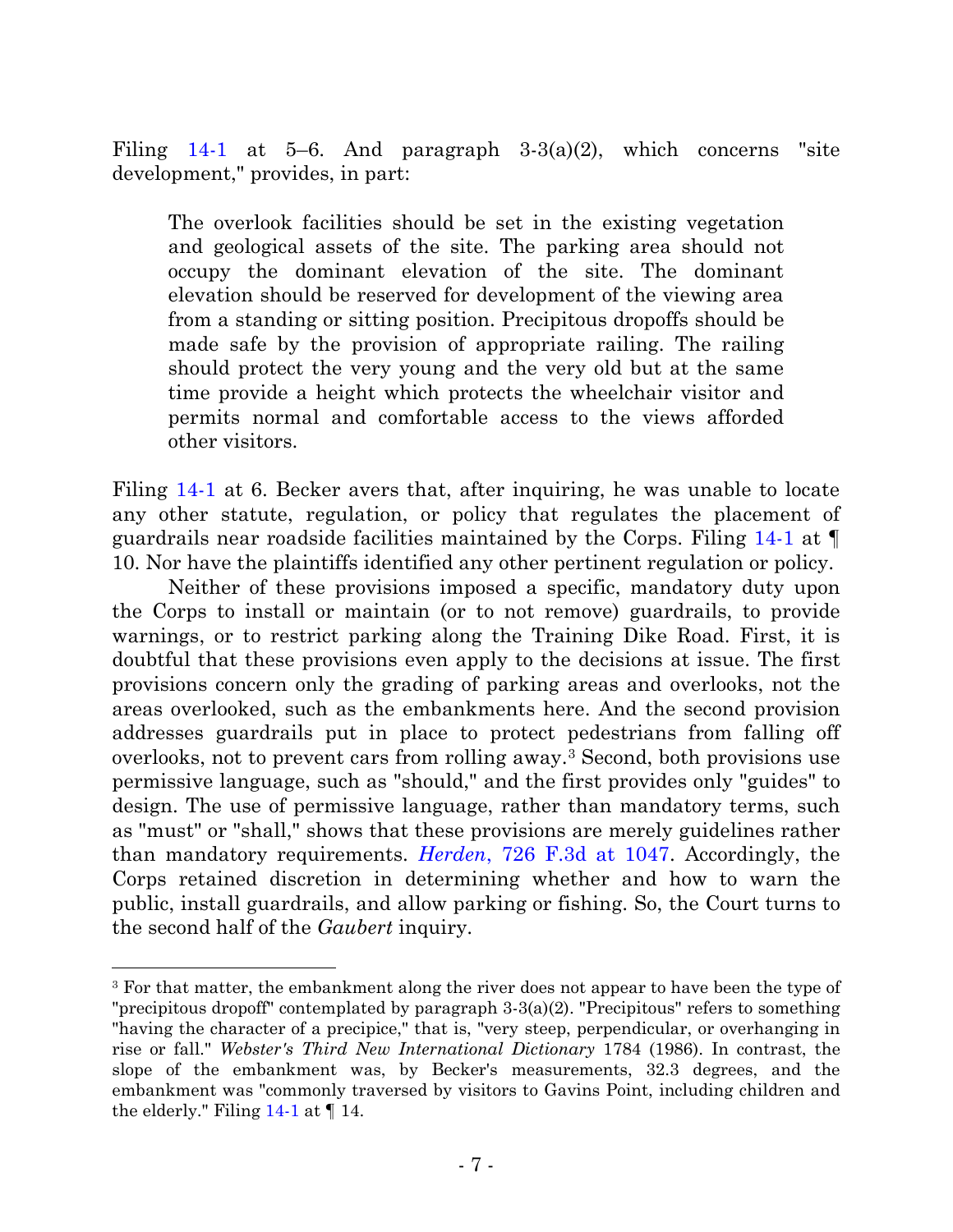# **B. Were the Decisions Susceptible of Policy Analysis?**

The focus of the second inquiry—whether the government agent's decisions were grounded in policy considerations—is not on the agent's subjective intent, but on the nature of the actions taken, and whether they are susceptible to policy analysis. *Gaubert*[, 499 U.S. at 325.](http://westlaw.com/find/default.wl?ft=Y&db=0000780&rs=btil2.0&rp=%2ffind%2fdefault.wl&serialnum=1991059718&fn=_top&findtype=Y&vr=2.0&wbtoolsId=1991059718&HistoryType=F) Thus, "[t]he critical question is whether the acts or omissions that form the basis of the suit are susceptible to a policy-driven analysis, not whether they were the end product of a policy-driven analysis." *[Shansky v. United States](http://westlaw.com/find/default.wl?ft=Y&referencepositiontype=S&rs=btil2.0&rp=%2ffind%2fdefault.wl&serialnum=1999026691&fn=_top&referenceposition=692&findtype=Y&vr=2.0&db=0000506&wbtoolsId=1999026691&HistoryType=F)*, 164 F.3d [688, 692 \(1st Cir. 1999\);](http://westlaw.com/find/default.wl?ft=Y&referencepositiontype=S&rs=btil2.0&rp=%2ffind%2fdefault.wl&serialnum=1999026691&fn=_top&referenceposition=692&findtype=Y&vr=2.0&db=0000506&wbtoolsId=1999026691&HistoryType=F) *see also [C.R.S. by D.B.S. v. United States](http://westlaw.com/find/default.wl?ft=Y&referencepositiontype=S&rs=btil2.0&rp=%2ffind%2fdefault.wl&serialnum=1993231738&fn=_top&referenceposition=796&findtype=Y&vr=2.0&db=0000506&wbtoolsId=1993231738&HistoryType=F)*, 11 F.3d [791, 796 \(8th Cir. 1993\).](http://westlaw.com/find/default.wl?ft=Y&referencepositiontype=S&rs=btil2.0&rp=%2ffind%2fdefault.wl&serialnum=1993231738&fn=_top&referenceposition=796&findtype=Y&vr=2.0&db=0000506&wbtoolsId=1993231738&HistoryType=F) The test is whether "the conduct was of the type associated with the exercise of official discretion." *[Gotha v. United States,](http://westlaw.com/find/default.wl?ft=Y&referencepositiontype=S&rs=btil2.0&rp=%2ffind%2fdefault.wl&serialnum=1997117112&fn=_top&referenceposition=180&findtype=Y&vr=2.0&db=0000506&wbtoolsId=1997117112&HistoryType=F)* 115 [F.3d 176, 180 \(3d Cir. 1997\).](http://westlaw.com/find/default.wl?ft=Y&referencepositiontype=S&rs=btil2.0&rp=%2ffind%2fdefault.wl&serialnum=1997117112&fn=_top&referenceposition=180&findtype=Y&vr=2.0&db=0000506&wbtoolsId=1997117112&HistoryType=F)

Discretionary conduct is not confined to the policy or planning level. *Gaubert*[, 499 U.S. at 325.](http://westlaw.com/find/default.wl?ft=Y&db=0000780&rs=btil2.0&rp=%2ffind%2fdefault.wl&serialnum=1991059718&fn=_top&findtype=Y&vr=2.0&wbtoolsId=1991059718&HistoryType=F) This has two implications. First, even day-to-day "operational" decisions may involve the balancing of policy interests. *See, e.g.*, *id.* (management of banking industry by regulators overseeing "day-to-day affairs and operations"); *Hart v. United States*[, 630 F.3d 1085 \(8th Cir. 2011\)](http://westlaw.com/find/default.wl?ft=Y&db=0000506&rs=btil2.0&rp=%2ffind%2fdefault.wl&serialnum=2024338545&fn=_top&findtype=Y&vr=2.0&wbtoolsId=2024338545&HistoryType=F) (decisions related to arrest). Second, it is the nature of the conduct, not the status of the actor, that governs whether the discretionary function applies in a given case. *Layton v. United States*[, 984 F.2d 1496, 1500 \(8th Cir. 1993\).](http://westlaw.com/find/default.wl?ft=Y&referencepositiontype=S&rs=btil2.0&rp=%2ffind%2fdefault.wl&serialnum=1993036793&fn=_top&referenceposition=1500&findtype=Y&vr=2.0&db=0000350&wbtoolsId=1993036793&HistoryType=F) In other words, the fact that determinations are made at a relatively low level does not prevent the exception from applying. *Id.*

Determining whether a decision is grounded in policy is "admittedly difficult, since nearly every government action is, at least to some extent, subject to 'policy analysis.'" *Cope v. Scott*[, 45 F.3d 445, 448 \(D.C. Cir. 1995\).](http://westlaw.com/find/default.wl?ft=Y&referencepositiontype=S&rs=btil2.0&rp=%2ffind%2fdefault.wl&serialnum=1995027634&fn=_top&referenceposition=448&findtype=Y&vr=2.0&db=0000506&wbtoolsId=1995027634&HistoryType=F) The determination requires a case-by-case approach, which has unfortunately led to some "disarray" in the caselaw. *Shansky*[, 164 F.3d at 693.](http://westlaw.com/find/default.wl?ft=Y&referencepositiontype=S&rs=btil2.0&rp=%2ffind%2fdefault.wl&serialnum=1999026691&fn=_top&referenceposition=692&findtype=Y&vr=2.0&db=0000506&wbtoolsId=1999026691&HistoryType=F) And courts have noted "the difficulty of charting a clear path through the weaving lines of precedent regarding what decisions are susceptible to social, economic, or political policy analysis." *Whisnant v. United States*[, 400 F.3d 1177, 1181 \(9th](http://westlaw.com/find/default.wl?ft=Y&referencepositiontype=S&rs=btil2.0&rp=%2ffind%2fdefault.wl&serialnum=2006339093&fn=_top&referenceposition=1181&findtype=Y&vr=2.0&db=0000506&wbtoolsId=2006339093&HistoryType=F)  [Cir. 2005\).](http://westlaw.com/find/default.wl?ft=Y&referencepositiontype=S&rs=btil2.0&rp=%2ffind%2fdefault.wl&serialnum=2006339093&fn=_top&referenceposition=1181&findtype=Y&vr=2.0&db=0000506&wbtoolsId=2006339093&HistoryType=F) Ultimately, governmental actions can be classified along a spectrum, "ranging from those totally divorced from the sphere of policy analysis, such as driving a car, to those fully grounded in regulatory policy, such as the regulation and oversight of a bank." *[Terbush v. United States](http://westlaw.com/find/default.wl?ft=Y&referencepositiontype=S&rs=btil2.0&rp=%2ffind%2fdefault.wl&serialnum=2015297928&fn=_top&referenceposition=1129&findtype=Y&vr=2.0&db=0000506&wbtoolsId=2015297928&HistoryType=F)*, 516 [F.3d 1125, 1129 \(9th Cir. 2008\).](http://westlaw.com/find/default.wl?ft=Y&referencepositiontype=S&rs=btil2.0&rp=%2ffind%2fdefault.wl&serialnum=2015297928&fn=_top&referenceposition=1129&findtype=Y&vr=2.0&db=0000506&wbtoolsId=2015297928&HistoryType=F) With these principles in hand, the Court returns to the decisions at issue.

# **1. The Decision to Remove the Existing Guardrails**

The plaintiffs argue that they are not challenging the initial "decisions as to whether, how and when to replace the guardrails[,]" as such decisions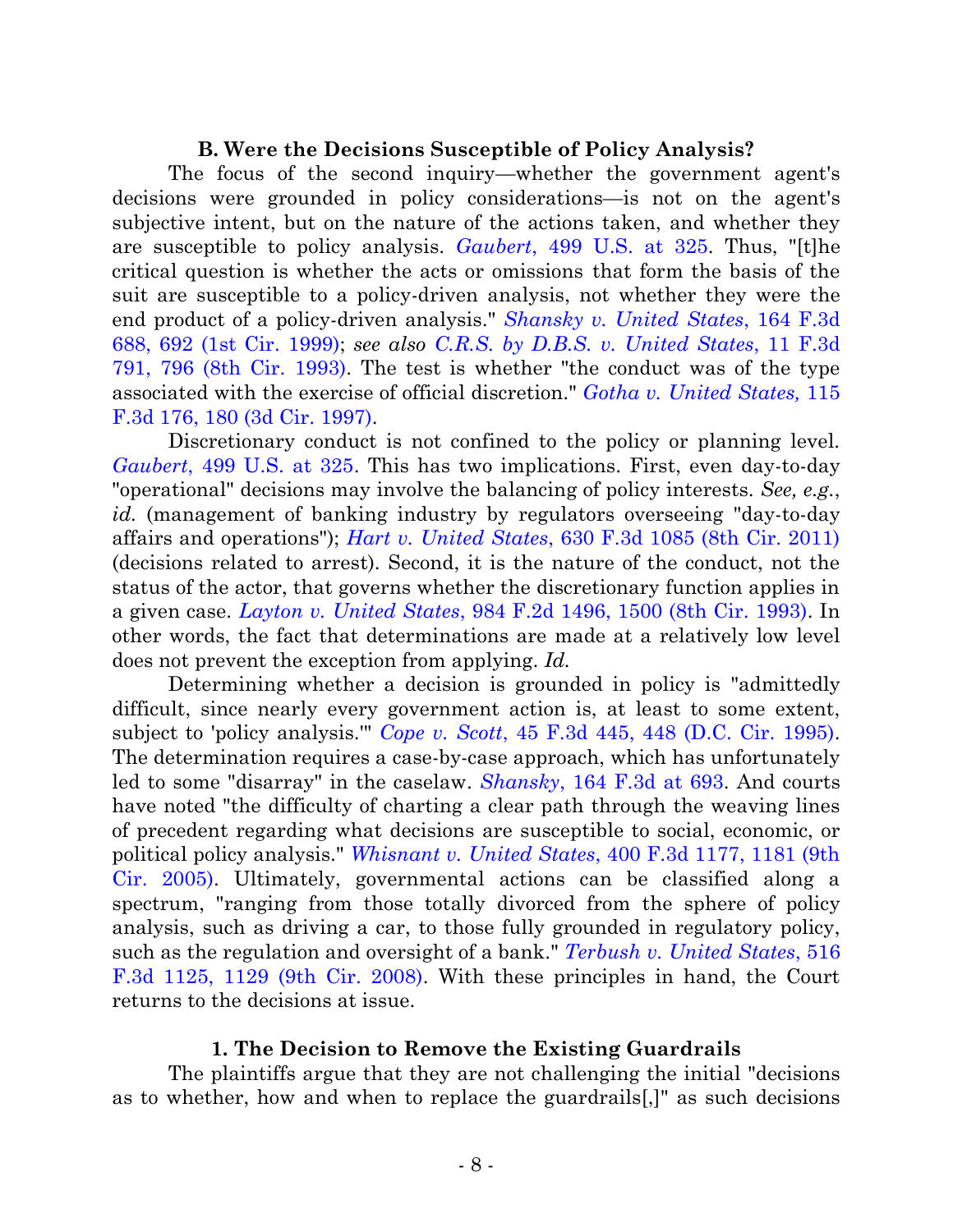"were already made when the negligence occurred." Filing [18](https://ecf.ned.uscourts.gov/doc1/11312866547) at 8. Rather, the plaintiffs argue that once the Corps decided to replace the guardrails, it had a duty to do so in a non-negligent manner. The plaintiffs' choice not to challenge the initial decision makes sense, because that decision falls squarely within the discretionary exception function. Explaining why that is so will help understand why the subsequent decision to remove the guardrails—which, the Court finds, implicated the same policies—is also shielded by the exception.

In *Baum v. United States*[, 986 F.2d 716, 718 \(4th Cir. 1993\),](http://westlaw.com/find/default.wl?ft=Y&referencepositiontype=S&rs=btil2.0&rp=%2ffind%2fdefault.wl&serialnum=1993055815&fn=_top&referenceposition=718&findtype=Y&vr=2.0&db=0000350&wbtoolsId=1993055815&HistoryType=F) the plaintiffs were injured when their vehicle crashed through the guardrails on a bridge maintained by the National Park Service. [986 F.2d at 718.](http://westlaw.com/find/default.wl?ft=Y&referencepositiontype=S&rs=btil2.0&rp=%2ffind%2fdefault.wl&serialnum=1993055815&fn=_top&referenceposition=718&findtype=Y&vr=2.0&db=0000350&wbtoolsId=1993055815&HistoryType=F) The bridge was designed in the 1950s, and the guardrails were built using cast iron, rather than a stronger material such as cast steel, that might have prevented the guardrails' failure. *Id.* at 721. The court held that the decision not to replace the posts was protected, stating:

The decision of how and when to replace a major element of a substantial public facility is, like the decisions involving design and construction, at bottom a question of how best to allocate resources. Such a decision is inherently bound up in considerations of economic and political policy, and accordingly is precisely the type of governmental decision that Congress intended to insulate from judicial second guessing through tort actions for damages.

# *Id.* at 724.

The decision of how to replace guardrails was also found to be protected in *Rich v. United States*[, 119 F.3d 447 \(6th Cir. 1997\).](http://westlaw.com/find/default.wl?ft=Y&db=0000506&rs=btil2.0&rp=%2ffind%2fdefault.wl&serialnum=1997153578&fn=_top&findtype=Y&vr=2.0&wbtoolsId=1997153578&HistoryType=F) In *Rich*, the plaintiff's husband and son were killed when their car crashed through the guardrail at a 90-degree turn at the bottom of a steep slope. *Id.* at 448. That portion of the road was maintained by the state, but the guardrail was maintained by the Army Corps of Engineers. One month earlier, another vehicle had crashed through the same guardrail. *Id.* at 449. Following that accident, the Corps decided to replace the guardrail with one of the same design, which once again failed when struck in the accident at issue. Nonetheless, the *Rich* court adopted the reasoning of *Baum* and held that the Corps' decision was protected.

The Court sees no meaningful distinction between the present case and the decisions found protected by the courts in *Baum* and *Rich*. The guardrails were a major element of a substantial public facility. *Baum* at 724. There were over half a mile of guardrails to be replaced. Filing [14-1](https://ecf.ned.uscourts.gov/doc1/11312835353) at  $\P$  11. And the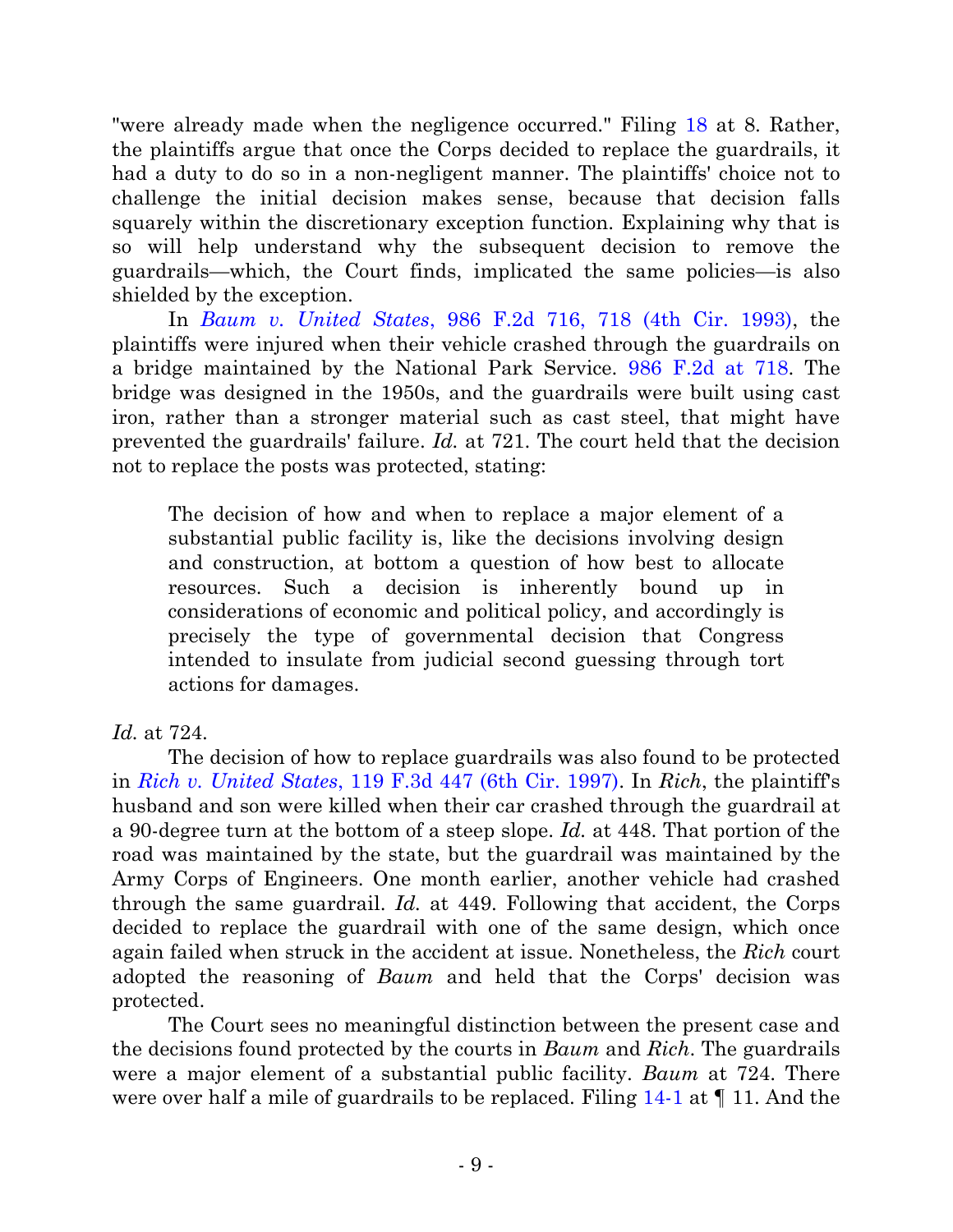Training Dike Road and associated recreation areas were themselves part of an even larger facility maintained by the Corps, which included the Gavins Point Dam and power plant, and Lewis and Clark lake, which, all told, receive more than one million recreational visitors annually. Filing [14-1](https://ecf.ned.uscourts.gov/doc1/11312835353) at ¶ 3. The decision to replace the guardrails required the Corps to balance the overall purpose of the Training Dike Road with the recreational uses of the area, the allocation of funds, and the safety of drivers and fishermen. *See Cope*[, 45 F.3d at 451.](http://westlaw.com/find/default.wl?ft=Y&db=0000506&rs=btil2.0&rp=%2ffind%2fdefault.wl&serialnum=1995027634&fn=_top&findtype=Y&vr=2.0&wbtoolsId=1995027634&HistoryType=F) Thus, the initial decision of how and when to replace the guardrails was protected by the discretionary function exception.

The plaintiffs make several good faith attempts to distinguish the subsequent decision to remove the existing guardrails. They point to the timeline of events. On September 19, 2011, the contractor originally selected to replace the guardrails visited the worksite and stated he would "return the following week to initiate, and complete, the work." Filing  $14-1$  at  $\P$  11. However, the contractor never returned. The Corps repeatedly attempted to reach the contractor from September 26 to October 7, without success. Filing [14-1](https://ecf.ned.uscourts.gov/doc1/11312835353) at ¶ 12. The plaintiffs argue that by the time the Corps decided to remove the existing guardrails on September 28, it should have been apparent that the contractor was not going to perform in a timely manner, and it was therefore negligent to remove the guardrails.

More specifically, the plaintiffs argue that the decision to remove the guardrails constituted "non-discretionary negligence in the routine execution of a previous discretionary decision." Filing [18](https://ecf.ned.uscourts.gov/doc1/11312866547) at 8. The plaintiffs' argument actually consists of two parts: first, that once the Corps decided to replace the guardrails, it was bound by that decision, and second, that unlike the initial decision to replace, the decision to remove was not susceptible of policy analysis. The Court finds both parts unpersuasive.

As to the first point, it has already been established that no regulation or policy required the Corps to take any particular action with respect to the guardrails. The Corps could have decided to issue a binding policy on the matter, but the Corps did not. Instead, the decision was subject to the Corps' discretion. Exercising that discretion and deciding to replace the guardrails is not the same thing as deciding to issue a regulation, or forming a policy that would require the installation or maintenance of guardrails. And because the Corps had the discretion to decide how and when to replace the guardrails, it had the discretion to change that choice. *See Shansky*[, 164 F.3d at 695.](http://westlaw.com/find/default.wl?ft=Y&referencepositiontype=S&rs=btil2.0&rp=%2ffind%2fdefault.wl&serialnum=1999026691&fn=_top&referenceposition=692&findtype=Y&vr=2.0&db=0000506&wbtoolsId=1999026691&HistoryType=F)

Second, the decision to remove the guardrails pending their replacement was susceptible to the same policy analysis as the initial decision to replace them. The decision to remove the guardrails pending their replacement was, at its core, simply another decision regarding how and when to replace the guardrails. When the Corps made its initial decision, it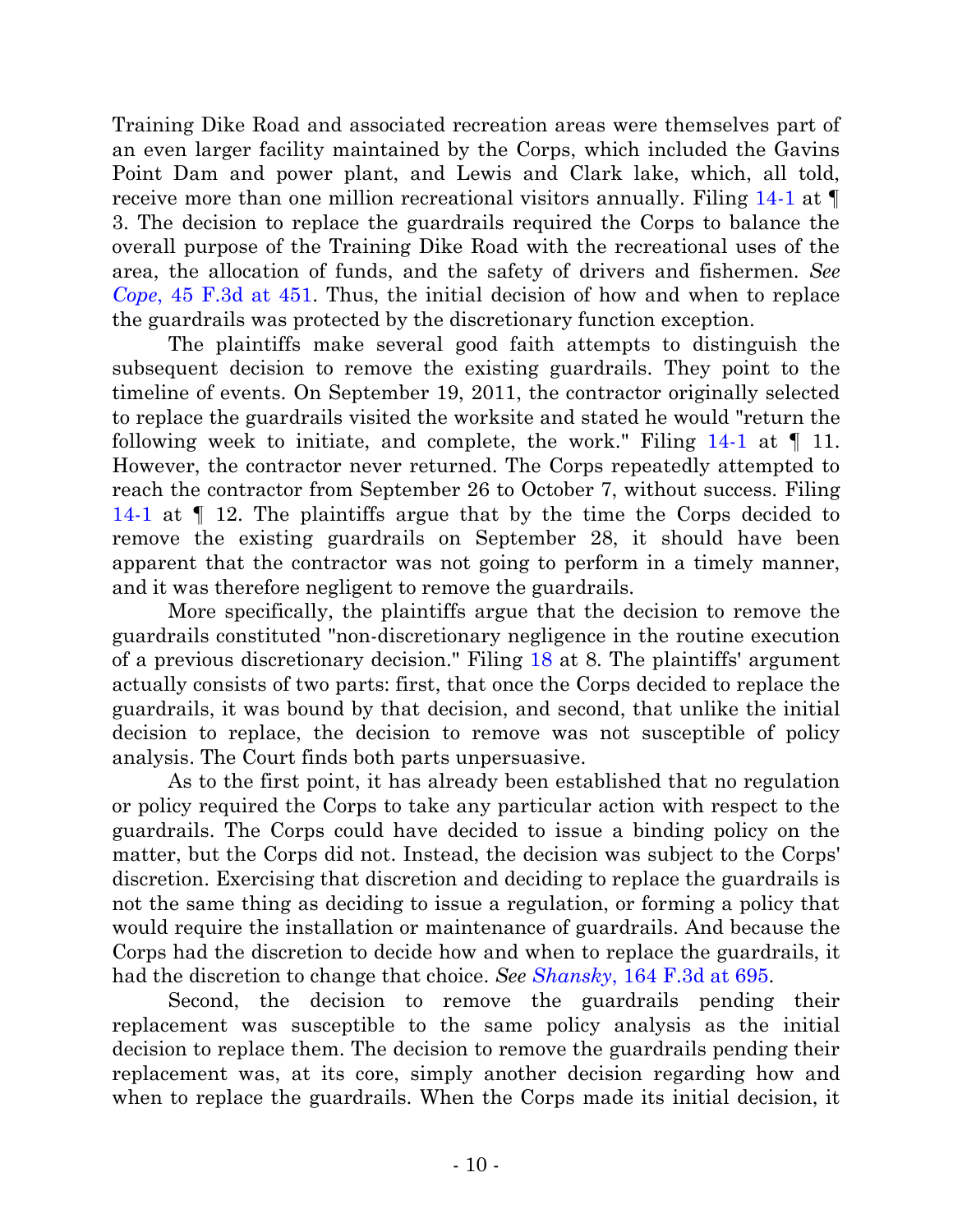could have made any number of choices: to do nothing, to replace the guardrails at a later date, or to remove the existing guardrails without replacing them. The freedom to make any of these choices—socially desirable or not—is a necessary consequence of the Corps' discretion. And the Corps could have decided, at the outset, to remove the guardrails and leave them down for some period before they were replaced.

Because these decisions were of the same essential nature, the Corps' second decision was susceptible to the same underlying considerations as the first decision. The Court will assume, for the sake of argument, that by September 28, 2011, the Corps knew or should have known that the contractor was not going to show up in a timely fashion. That may very well have led a reasonable decisionmaker to decide that the interests of safety required the existing guardrails, run-down as they were, to remain in place for the time being. Or the Corps could have decided to simply close the area to parking or fishing in the meantime, just as it had closed certain areas of the river bank to deal with flooding earlier in the season. The facts affecting the balance of certain policy considerations—safety, cost, and recreational access—had changed and were a moving target. But that does not mean these fluid considerations were removed from the Corps' discretion.

This was not a decision, as the plaintiffs argue, that involved merely balancing "safety considerations under an established policy rather than the balancing of competing public policy considerations." *Aslakson [v. United](http://westlaw.com/find/default.wl?ft=Y&db=0000350&rs=btil2.0&rp=%2ffind%2fdefault.wl&serialnum=1986124148&fn=_top&findtype=Y&vr=2.0&wbtoolsId=1986124148&HistoryType=F)  States*[, 790 F.2d 688, 693](http://westlaw.com/find/default.wl?ft=Y&db=0000350&rs=btil2.0&rp=%2ffind%2fdefault.wl&serialnum=1986124148&fn=_top&findtype=Y&vr=2.0&wbtoolsId=1986124148&HistoryType=F) (8th Cir. 1986). In *Aslakson*, the plaintiff's son died when the mast of his sailboat collided with a power line maintained by the federal government. *Id.* at 689. The government's policy in that case "clearly required it to elevate its power lines if safety considerations compelled such action." *Id.* at 693. In the present case, there was no such established policy. Instead, the Corps made one choice, then another. Both were grounded in discretionary policy considerations.

The plaintiffs also argue that there is "no evidence that the manner in which the guardrails were replaced was one in which policy factors were weighed." Filing [18](https://ecf.ned.uscourts.gov/doc1/11312866547) at 8. Pointing to Becker's declaration that the guardrails were removed in an attempt to reduce contract costs, the plaintiffs argue that the decision to remove was based solely on budgetary considerations. The plaintiffs are correct in noting that considerations of cost alone will not always suffice to protect discretionary government conduct. *[C.R.S. by D.B.S.](http://westlaw.com/find/default.wl?ft=Y&referencepositiontype=S&rs=btil2.0&rp=%2ffind%2fdefault.wl&serialnum=1993231738&fn=_top&referenceposition=796&findtype=Y&vr=2.0&db=0000506&wbtoolsId=1993231738&HistoryType=F)*, [11 F.3d at 802.](http://westlaw.com/find/default.wl?ft=Y&referencepositiontype=S&rs=btil2.0&rp=%2ffind%2fdefault.wl&serialnum=1993231738&fn=_top&referenceposition=796&findtype=Y&vr=2.0&db=0000506&wbtoolsId=1993231738&HistoryType=F) "Budgetary constraints underlie virtually all government activity." *[ARA Leisure Servs. v. United States](http://web2.westlaw.com/find/default.wl?cite=831+F.2d+193&rs=WLW14.01&vr=2.0&rp=%2ffind%2fdefault.wl&sv=Split&fn=_top&mt=26)*, 831 F.2d 193, 196 (9th Cir. [1987\).](http://web2.westlaw.com/find/default.wl?cite=831+F.2d+193&rs=WLW14.01&vr=2.0&rp=%2ffind%2fdefault.wl&sv=Split&fn=_top&mt=26) If being forced to choose between projects based upon the need to allocate scarce resources were always sufficient to invoke the discretionary function exception, then the exception would be so broad as to swallow the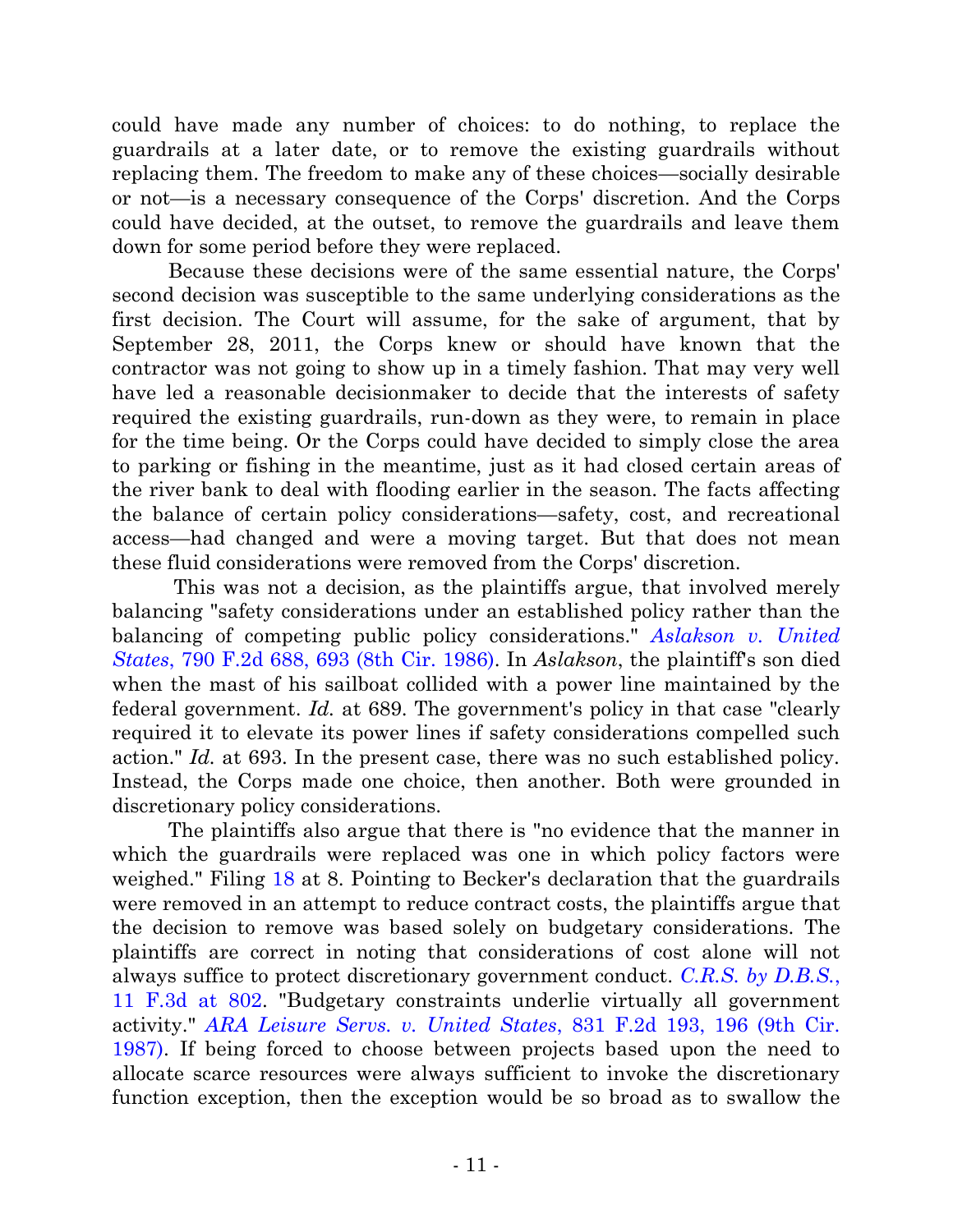waiver of immunity that the FTCA was designed to provide. *Id.* That said, while the "mere presence of budgetary concerns" will not shield allegedly negligent conduct, *Whisnant*[, 400 F.3d at 1184,](http://westlaw.com/find/default.wl?ft=Y&referencepositiontype=S&rs=btil2.0&rp=%2ffind%2fdefault.wl&serialnum=2006339093&fn=_top&referenceposition=1181&findtype=Y&vr=2.0&db=0000506&wbtoolsId=2006339093&HistoryType=F) considerations of cost or resource-allocation may form part of the government's policy analysis. *See, e.g.*, *Riley v. United States*[, 486 F.3d 1030, 1034 \(8th Cir. 2007\);](http://westlaw.com/find/default.wl?ft=Y&referencepositiontype=S&rs=btil2.0&rp=%2ffind%2fdefault.wl&serialnum=2012270154&fn=_top&referenceposition=1034&findtype=Y&vr=2.0&db=0000506&wbtoolsId=2012270154&HistoryType=F) *[Demery v.](http://westlaw.com/find/default.wl?ft=Y&referencepositiontype=S&rs=btil2.0&rp=%2ffind%2fdefault.wl&serialnum=2004116605&fn=_top&referenceposition=833&findtype=Y&vr=2.0&db=0000506&wbtoolsId=2004116605&HistoryType=F)  [U.S. Dept. of Interior](http://westlaw.com/find/default.wl?ft=Y&referencepositiontype=S&rs=btil2.0&rp=%2ffind%2fdefault.wl&serialnum=2004116605&fn=_top&referenceposition=833&findtype=Y&vr=2.0&db=0000506&wbtoolsId=2004116605&HistoryType=F)*, 357 F.3d 830, 833–34 (8th Cir. 2004); *Cope*[, 45 F.3d at](http://westlaw.com/find/default.wl?ft=Y&db=0000506&rs=btil2.0&rp=%2ffind%2fdefault.wl&serialnum=1995027634&fn=_top&findtype=Y&vr=2.0&wbtoolsId=1995027634&HistoryType=F)  [451;](http://westlaw.com/find/default.wl?ft=Y&db=0000506&rs=btil2.0&rp=%2ffind%2fdefault.wl&serialnum=1995027634&fn=_top&findtype=Y&vr=2.0&wbtoolsId=1995027634&HistoryType=F) *Baum*[, 986 F.2d at 724.](http://westlaw.com/find/default.wl?ft=Y&referencepositiontype=S&rs=btil2.0&rp=%2ffind%2fdefault.wl&serialnum=1993055815&fn=_top&referenceposition=718&findtype=Y&vr=2.0&db=0000350&wbtoolsId=1993055815&HistoryType=F)

But by focusing on what the Corps may or may not have actually considered, the plaintiffs' arguments miss the mark. "'The test is not whether the government actually considered each possible alternative in the universe of options, but whether the conduct was of the type associated with the exercise of official discretion.'" *Shansky*[, 164 F.3d at 692](http://westlaw.com/find/default.wl?ft=Y&referencepositiontype=S&rs=btil2.0&rp=%2ffind%2fdefault.wl&serialnum=1999026691&fn=_top&referenceposition=692&findtype=Y&vr=2.0&db=0000506&wbtoolsId=1999026691&HistoryType=F) (quoting *[Gotha](http://westlaw.com/find/default.wl?ft=Y&referencepositiontype=S&rs=btil2.0&rp=%2ffind%2fdefault.wl&serialnum=1997117112&fn=_top&referenceposition=180&findtype=Y&vr=2.0&db=0000506&wbtoolsId=1997117112&HistoryType=F)*, 115 [F.3d at 180\)](http://westlaw.com/find/default.wl?ft=Y&referencepositiontype=S&rs=btil2.0&rp=%2ffind%2fdefault.wl&serialnum=1997117112&fn=_top&referenceposition=180&findtype=Y&vr=2.0&db=0000506&wbtoolsId=1997117112&HistoryType=F); *see also Kiehn v. United States*, 984 [F.2d 1100, 1105 \(10th Cir.](http://westlaw.com/find/default.wl?ft=Y&referencepositiontype=S&rs=btil2.0&rp=%2ffind%2fdefault.wl&serialnum=1993036780&fn=_top&referenceposition=1105&findtype=Y&vr=2.0&db=0000350&wbtoolsId=1993036780&HistoryType=F)  [1993\)](http://westlaw.com/find/default.wl?ft=Y&referencepositiontype=S&rs=btil2.0&rp=%2ffind%2fdefault.wl&serialnum=1993036780&fn=_top&referenceposition=1105&findtype=Y&vr=2.0&db=0000350&wbtoolsId=1993036780&HistoryType=F) (government employees need not make an actual "conscious decision" regarding policy factors). Ultimately,

an inquiring court need not ask whether government actors decided the point explicitly or actually discussed it, for the inquiry hinges instead on whether some plausible policy justification could have undergirded the challenged conduct. The critical question is whether the acts or omissions that form the basis of the suit are susceptible to a policy-driven analysis, not whether they were the end product of a policy-driven analysis.

*Shansky*[, 164 F.3d at 692;](http://westlaw.com/find/default.wl?ft=Y&referencepositiontype=S&rs=btil2.0&rp=%2ffind%2fdefault.wl&serialnum=1999026691&fn=_top&referenceposition=692&findtype=Y&vr=2.0&db=0000506&wbtoolsId=1999026691&HistoryType=F) *see also Gaubert*[, 499 U.S. at 325.](http://westlaw.com/find/default.wl?ft=Y&db=0000780&rs=btil2.0&rp=%2ffind%2fdefault.wl&serialnum=1991059718&fn=_top&findtype=Y&vr=2.0&wbtoolsId=1991059718&HistoryType=F) Even if the Corps' decision was actually based primarily on considerations of cost, it was susceptible to a balancing of several additional policy interests, and was therefore protected.

Finally, the plaintiffs argue that when the government "takes on the role of a private landowner," particular care must be taken in finding its decisions shielded by the discretionary function exception. *[O'Toole v. United](http://westlaw.com/find/default.wl?ft=Y&referencepositiontype=S&rs=btil2.0&rp=%2ffind%2fdefault.wl&serialnum=2002424732&fn=_top&referenceposition=1037&findtype=Y&vr=2.0&db=0000506&wbtoolsId=2002424732&HistoryType=F)  States*[, 295 F.3d 1029, 1037 \(9th Cir. 2002\).](http://westlaw.com/find/default.wl?ft=Y&referencepositiontype=S&rs=btil2.0&rp=%2ffind%2fdefault.wl&serialnum=2002424732&fn=_top&referenceposition=1037&findtype=Y&vr=2.0&db=0000506&wbtoolsId=2002424732&HistoryType=F) Otherwise, "[e]very slip and fall, every failure to warn, every inspection and maintenance decision can be couched in terms of policy choices based on allocation of limited resources." *Id.*; *see also Whisnant*[, 400 F.3d at 1183.](http://westlaw.com/find/default.wl?ft=Y&referencepositiontype=S&rs=btil2.0&rp=%2ffind%2fdefault.wl&serialnum=2006339093&fn=_top&referenceposition=1181&findtype=Y&vr=2.0&db=0000506&wbtoolsId=2006339093&HistoryType=F) The Court agrees with this statement of the law. But the proper context for this rule is demonstrated in *O'Toole* and *Whisnant*, both of which are distinguishable from the case at hand.

The plaintiffs in *O'Toole* owned a ranch which was damaged by flooding caused by the government's failure to maintain an irrigation system on its own adjoining property. [295 F.3d at 1031](http://westlaw.com/find/default.wl?ft=Y&referencepositiontype=S&rs=btil2.0&rp=%2ffind%2fdefault.wl&serialnum=2002424732&fn=_top&referenceposition=1037&findtype=Y&vr=2.0&db=0000506&wbtoolsId=2002424732&HistoryType=F)–32, 1037. The government had, for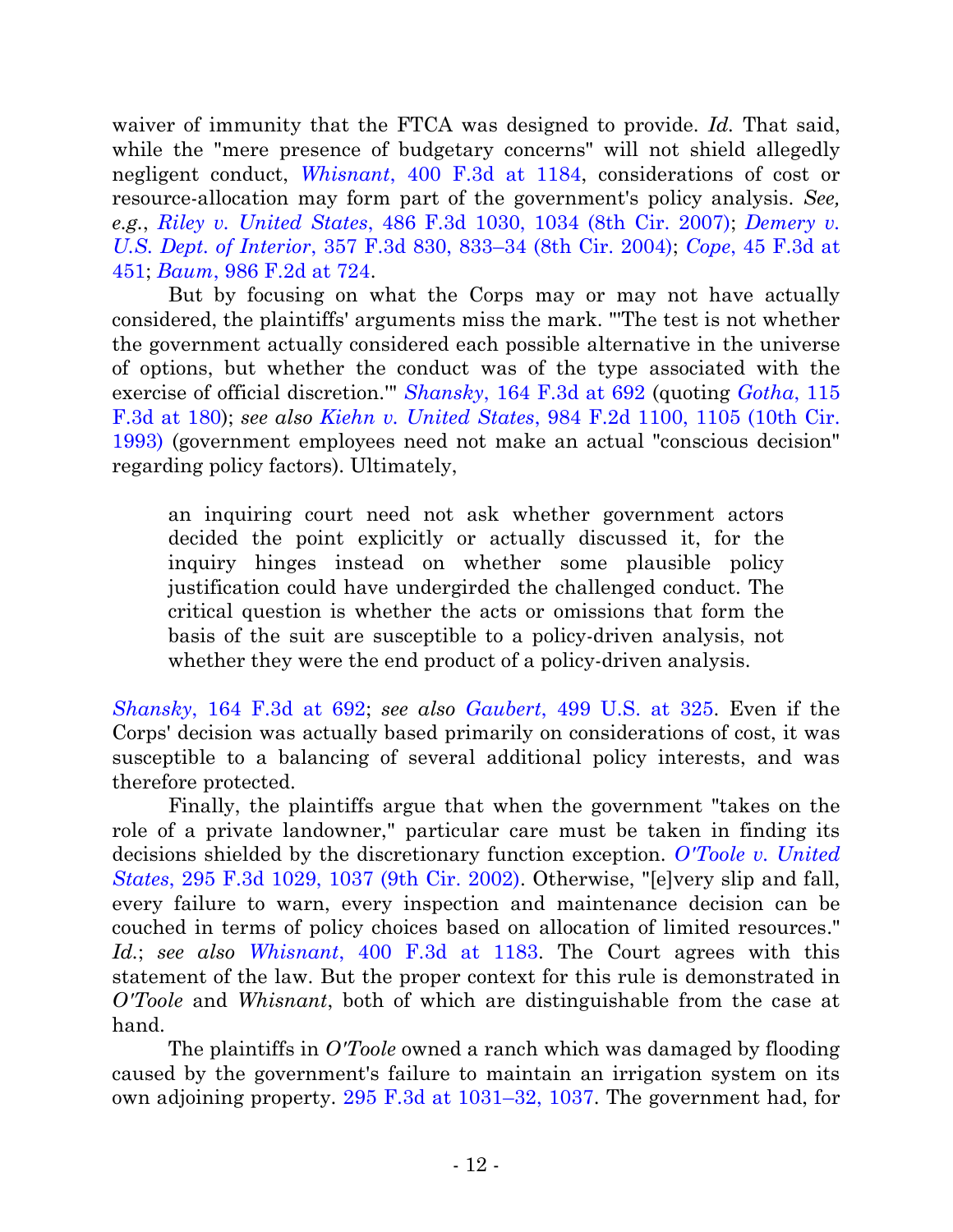over 15 years, simply failed to perform any meaningful maintenance on the system, despite warnings from the O'Tooles that flooding would result. *Id.* at 1032. The court held that this sort of "mundane question of routine ditch maintenance" was not the type of decision the discretionary function exception was designed to protect. It was "less like an FDA decision not to approve a drug for sale, *or a National Park Service decision not to put up a guardrail that will block visitors' views*, than like a government employee's negligent driving." *Id.* at 1037 (emphasis supplied).

In *Whisnant*, the government allowed toxic mold to colonize the meat department of a commissary over a period of 3 years. [400 F.3d at 1179.](http://westlaw.com/find/default.wl?ft=Y&referencepositiontype=S&rs=btil2.0&rp=%2ffind%2fdefault.wl&serialnum=2006339093&fn=_top&referenceposition=1181&findtype=Y&vr=2.0&db=0000506&wbtoolsId=2006339093&HistoryType=F) Over that period, the existence of the mold was revealed by reports, and several customers and employees became ill. *Id.* at 1180. Budgetary constraints alone could not justify this omission, and no other rational policy considerations were implicated. *Id.* "Cleaning up mold involves professional and scientific judgment, not decisions of social, economic, or political policy." *Id.* at 1183.

The Ninth Circuit has explicitly distinguished cases such as *Whisnant*, which involved merely "matters of routine maintenance" subject to ordinary budgetary constraints, from cases such as *Cope* and *Baum*, involving decisions about "'how and when to replace a major element of a substantial public facility.'" *Terbush*[, 516 F.3d at 1133](http://westlaw.com/find/default.wl?ft=Y&referencepositiontype=S&rs=btil2.0&rp=%2ffind%2fdefault.wl&serialnum=2015297928&fn=_top&referenceposition=1129&findtype=Y&vr=2.0&db=0000506&wbtoolsId=2015297928&HistoryType=F)–34 (quoting *Cope*[, 45 F.3d at 451\)](http://westlaw.com/find/default.wl?ft=Y&db=0000506&rs=btil2.0&rp=%2ffind%2fdefault.wl&serialnum=1995027634&fn=_top&findtype=Y&vr=2.0&wbtoolsId=1995027634&HistoryType=F). The Corps' decision to temporarily remove the guardrails was not a matter of routine maintenance, or a complete failure to perform *any* maintenance in the face of obvious hazards, as in *Whisnant* or *Terbush*. The decision, whether negligent or not, implicated broader policy concerns, and is therefore covered by the discretionary function exception.

# **2. The Decisions Regarding Parking and the Provision of Warnings**

The plaintiffs also challenge the decisions of the Corps to allow parking to continue while the guardrails were down and to not provide warnings (to either drivers or fishermen). Both decisions raise similar considerations and can be addressed together. These decisions involve the Corps in its capacity as a manger of lands used, in part, for recreation. Other federal agencies, and in particular, the National Park Service, fulfill similar roles, and the Court finds particularly instructive cases involving national parks. "Generally, courts have held that decisions about what safety measures to employ in national parks and how to execute them involve balancing the same considerations that inform all policy decisions regarding the management of national parks: safety, aesthetics, environmental impact, and available financial resources." *Autery v. United States*[, 992 F.2d 1523, 1530 \(11th Cir.](http://westlaw.com/find/default.wl?ft=Y&referencepositiontype=S&rs=btil2.0&rp=%2ffind%2fdefault.wl&serialnum=1993112242&fn=_top&referenceposition=1530&findtype=Y&vr=2.0&db=0000350&wbtoolsId=1993112242&HistoryType=F)  [1993\);](http://westlaw.com/find/default.wl?ft=Y&referencepositiontype=S&rs=btil2.0&rp=%2ffind%2fdefault.wl&serialnum=1993112242&fn=_top&referenceposition=1530&findtype=Y&vr=2.0&db=0000350&wbtoolsId=1993112242&HistoryType=F) *see, e.g.*, *Elder v. United States*[, 312 F.3d 1172 \(10th Cir. 2002\);](http://westlaw.com/find/default.wl?ft=Y&db=0000506&rs=btil2.0&rp=%2ffind%2fdefault.wl&serialnum=2002760204&fn=_top&findtype=Y&vr=2.0&wbtoolsId=2002760204&HistoryType=F) *Mitchell v. United States*[, 225 F.3d 361 \(3d Cir. 2000\).](http://westlaw.com/find/default.wl?ft=Y&db=0000506&rs=btil2.0&rp=%2ffind%2fdefault.wl&serialnum=2000492623&fn=_top&findtype=Y&vr=2.0&wbtoolsId=2000492623&HistoryType=F)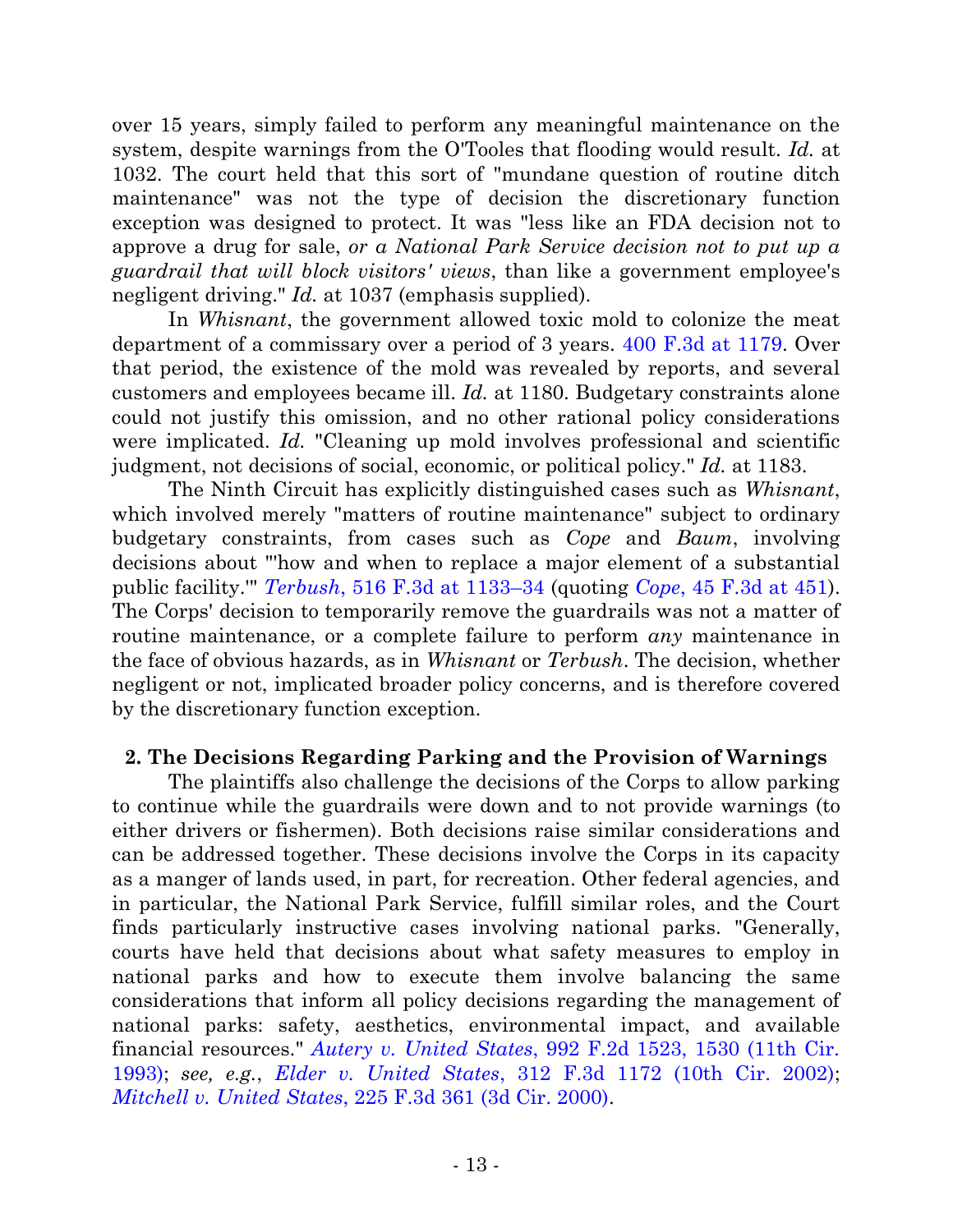Like the Park Service, when the Corps acts as manager of a land used for recreational purposes, it must balance public access with safety. *[Terbush](http://westlaw.com/find/default.wl?ft=Y&referencepositiontype=S&rs=btil2.0&rp=%2ffind%2fdefault.wl&serialnum=2015297928&fn=_top&referenceposition=1129&findtype=Y&vr=2.0&db=0000506&wbtoolsId=2015297928&HistoryType=F)*, [516 F.3d at 1135](http://westlaw.com/find/default.wl?ft=Y&referencepositiontype=S&rs=btil2.0&rp=%2ffind%2fdefault.wl&serialnum=2015297928&fn=_top&referenceposition=1129&findtype=Y&vr=2.0&db=0000506&wbtoolsId=2015297928&HistoryType=F)–36. Specifically, deciding whether to allow parking to continue required the Corps to balance ease of access to recreational opportunities with public safety. Similarly, the decision of whether to issue warnings cannot be "boiled down to a simple recognition of the existence of some hazard. The entire process, including identifying hazards, determining which hazards require a warning, and determining how and when and where the warning should proceed, involves discretion." *Id.* at 1137; *see also [Demery](http://westlaw.com/find/default.wl?ft=Y&referencepositiontype=S&rs=btil2.0&rp=%2ffind%2fdefault.wl&serialnum=2004116605&fn=_top&referenceposition=833&findtype=Y&vr=2.0&db=0000506&wbtoolsId=2004116605&HistoryType=F)*, [357 F.3d at 833](http://westlaw.com/find/default.wl?ft=Y&referencepositiontype=S&rs=btil2.0&rp=%2ffind%2fdefault.wl&serialnum=2004116605&fn=_top&referenceposition=833&findtype=Y&vr=2.0&db=0000506&wbtoolsId=2004116605&HistoryType=F)–34. Both decisions by the Corps were, by their nature, susceptible of policy analysis.

The decisions here resemble the decisions by the Park Service in *Terbush*. [516 F.3d at 1128.](http://westlaw.com/find/default.wl?ft=Y&referencepositiontype=S&rs=btil2.0&rp=%2ffind%2fdefault.wl&serialnum=2015297928&fn=_top&referenceposition=1129&findtype=Y&vr=2.0&db=0000506&wbtoolsId=2015297928&HistoryType=F) In that case, the plaintiffs' decedent was killed by a rockfall while climbing in a national park. Three weeks before his death, another rockfall had led park staff to close the area. *Id.* The area was declared safe by park officials 3 hours after that rockfall, and the climbing area was reopened without providing any warnings. *Id.* In deciding to allow climbing to resume and to not post any warnings, the officials exercised their discretion in determining the extent of the rockfall hazard and the appropriate response. *Id.* at 1139. The kinds of decisions involved in making these assessments—balancing safety, public access, conservation, and agency resources—are the kind protected by the discretionary function exception. *Id.*

The governmental decisions at issue in *Terbush* were, it turned out, grave errors. The errors may have resulted from an omission, from a mistaken balancing of the policies at issue, or from underlying mistakes of fact. Nonetheless, the errors were the products of discretionary, policy-based decisions, and were thus protected. Here too, the Corps was ultimately shown to be mistaken in its decisions to allow parking and to not post warnings, and in its overall assessment of the safety of the situation. But because the Corps' acts or oversights were grounded in policy (whether in fact or implicitly), they are shielded by the discretionary function exception. Any or all of these decisions may have been negligent. But the discretionary function exception applies whether or not the discretion involved be abused. 28 U.S.C.  $\S$  2680(a).

# **CONCLUSION**

The plaintiffs' claims are barred, in their entirety, by the discretionary function exception. Thus, the United States has not waived its sovereign immunity, and the Court lacks jurisdiction to hear the case. *Hart*[, 630 F.3d at](http://westlaw.com/find/default.wl?ft=Y&db=0000506&rs=btil2.0&rp=%2ffind%2fdefault.wl&serialnum=2024338545&fn=_top&findtype=Y&vr=2.0&wbtoolsId=2024338545&HistoryType=F)  [1088.](http://westlaw.com/find/default.wl?ft=Y&db=0000506&rs=btil2.0&rp=%2ffind%2fdefault.wl&serialnum=2024338545&fn=_top&findtype=Y&vr=2.0&wbtoolsId=2024338545&HistoryType=F) Because the dismissal rests upon jurisdictional grounds, however, it will be without prejudice. *Id.* at 1091. Accordingly,